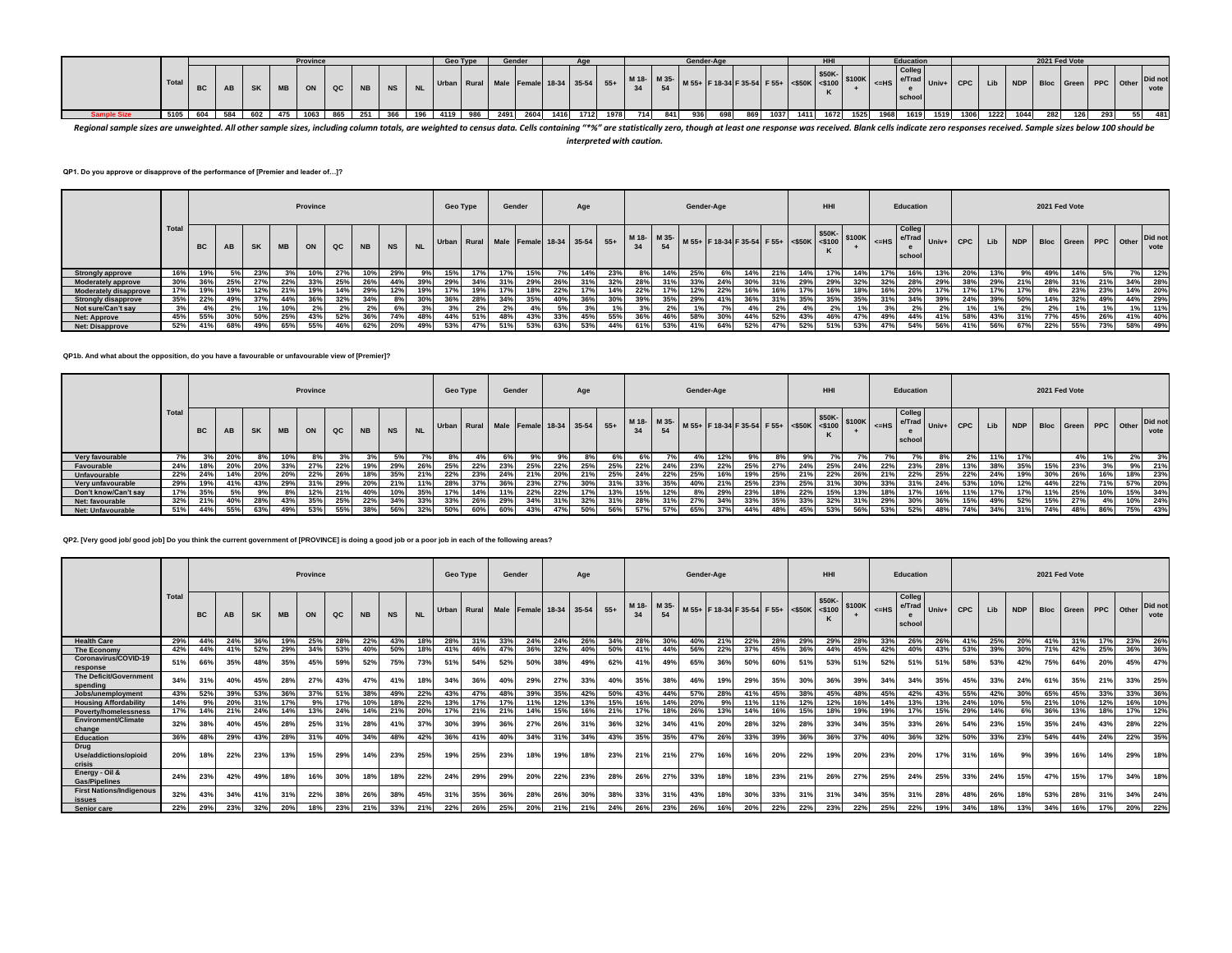# **QP2. [Poor job/ very poor job] Do you think the current government of [PROVINCE] is doing a good job or a poor job in each of the following areas?**

|                                           |              |                 |     |           |           | Province |               |           |           |           | Geo Type |     | Gender                        |     |     | Age |       |      |      | Gender-Age                                |     |     |     |     | HHI    |        |     | <b>Education</b>           |       |            |     |            | 2021 Fed Vote |       |           |            |                 |
|-------------------------------------------|--------------|-----------------|-----|-----------|-----------|----------|---------------|-----------|-----------|-----------|----------|-----|-------------------------------|-----|-----|-----|-------|------|------|-------------------------------------------|-----|-----|-----|-----|--------|--------|-----|----------------------------|-------|------------|-----|------------|---------------|-------|-----------|------------|-----------------|
|                                           | <b>Total</b> | <b>BC</b>       | AB  | <b>SK</b> | <b>MB</b> | ON       | $_{\alpha c}$ | <b>NB</b> | <b>NS</b> | <b>NL</b> | Urban I  |     | Rural Male Female 18-34 35-54 |     |     |     | $55+$ | M 18 | M 35 | M 55+ F 18-34 F 35-54 F 55+ <\$50K <\$100 |     |     |     |     | \$50K- | \$100K | H   | Colleg<br>e/Trad<br>school | Univ+ | <b>CPC</b> | Lib | <b>NDP</b> | <b>Bloc</b>   | Green | PPC Other |            | Did not<br>vote |
| <b>Health Care</b>                        | 68%          | 53%             | 73% | 60%       | 80%       | 70%      | 69%           | 77%       | 54%       | 80%       | 68%      | 65% | 64%                           | 72% | 70% | 70% | 64%   | 68%  | 67%  | 58%                                       | 73% | 74% | 69% | 67% | 68%    | 70%    | 64% | 71%                        | 70%   |            | 73% |            | 56%           | 69%   | 78%       | 75%        | 68%             |
| The Economy                               | 51%          | 48              | 54% | 42%       | 62%       | 58%      | 39%           | 53%       | 36%       | 77%       | 52%      | 46% | 48%                           | 54% | 58% | 53% | 44%   | 52%  | 52%  | 41%                                       | 64% | 54% | 46% | 54% | 49%    | 50%    | 50% | 53%                        | 50%   | 43%        | 52% | 60%        | 22%           | 51%   | 71%       | 58%        | 53%             |
| Coronavirus/COVID-19<br>response          | 47%          | 31%             | 63% | 50%       | 62%       | 53%      | 39%           | 45%       | 23%       | 24%       | 47%      | 44% | 46%                           | 47% | 59% | 49% | 36%   | 57%  | 49%  | 34%                                       | 60% | 49% | 38% | 47% | 45%    | 48%    | 45% | 47%                        | 48%   | 39%        | 46% | 56%        | 23%           | 35%   | 78%       | 51%        | 49%             |
| The Deficit/Government<br>spending        | 51%          | 51%             | 51% | 45%       | 55%       | 59%      | 42%           | 41%       | 30%       | 73%       | 51%      | 52% | 52%                           | 50% | 55% | 52% | 47%   | 54%  | 54%  | 48%                                       | 56% | 50% | 47% | 54% | 50%    | 51%    | 52% | 52%                        | 48%   | 47%        | 49% | 56%        | 27%           | 50%   | 74%       | 65%        | 58%             |
| Jobs/unemployment                         | 46%          | 37%             | 55% | 39%       | 53%       | 52%      | 39%           | 49%       | 35%       | 72%       | 47%      | 44% | 45%                           | 48% | 52% | 49% | 40%   | 47%  | 50%  | 38%                                       | 57% | 48% | 42% | 52% | 45%    | 43%    | 47% | 48%                        | 45%   | 38%        | 45% | 58%        | 28%           | 45%   | 62%       | 62%        | 49%             |
| <b>Housing Affordability</b>              | 79%          | 88%             | 68% | 58%       | 74%       | 86%      | 72%           | 86%       | 77%       | 72%       | 80%      | 75% |                               | 82% | 81% | 80% | 77%   | 80%  | 79%  |                                           | 83% | 80% |     | 83% | 80%    | 77%    | 79% | 79%                        | 79%   | 67         | 86% | 90%        | 66%           | 88%   | 76%       | <b>78%</b> | 80%             |
| <b>Poverty/homelessness</b>               | 72%          | 80%             | 63% | 62%       | 76%       | 78%      | 64%           | 80%       | 72%       | 67%       | 73%      | 67% | 68%                           | 76% | 73% | 73% | 71%   | 70%  | 72%  | 65%                                       | 77% | 74% | 77% | 76% | 71%    | 70%    | 72% | 70%                        | 75%   | 57%        | 80% | 88%        | 52%           | 83%   | 63%       |            | 69% 74%         |
| Environment/Climate<br>change             | 56%          | 51 <sup>°</sup> | 51% | 45%       | 55%       | 63%      | 56%           | 57%       | 40%       | 45%       | 58%      | 49% | 54%                           | 59% | 62% | 56% | 53%   | 57%  | 56%  | 49%                                       | 67% | 56% | 56% | 59% | 55%    | 57%    | 51% | 56%                        | 63%   | 32%        | 67% | 77%        | 57%           | 73%   | 35%       | 67%        | 60%             |
| Education                                 | 57%          | 39%             | 65% | 49%       | 64%       | 63%      | 56%           | 59%       | 36%       | 51%       | 58%      | 51% | 55%                           | 59% | 62% | 60% | 51%   | 57%  | 60%  | 48%                                       | 66% | 61% | 53% | 58% | 56%    | 59%    | 52% | 58%                        | 62%   | 43%        | 61% | 70%        | 42%           | 49%   | 70%       | 65%        | 57%             |
| Drug<br>Use/addictions/opioid<br>crisis   | 62%          | 76%             | 63% | 64%       | 72%       | 67%      | 45%           | 65%       | 51%       | 57%       | 63%      | 56% | 61%                           | 63% | 61° | 64% | 60%   | 59%  | 63%  | 59%                                       | 63% | 64% | 62% | 62% | 62%    | 63%    | 62% | 60%                        | 63%   | 50%        | 66% | 78%        | 40%           | 72%   | 65%       | 51%        | 59%             |
| Energy - Oil &<br><b>Gas/Pipelines</b>    | 56%          | 64%             | 53% | 39%       | 56%       | 60%      | 47%           | 60%       | 47%       | 70%       | 55%      | 57% | 57%                           | 54% | 59% | 56% | 53%   | 59%  | 56%  | 55%                                       | 58% | 56% | 50% | 59% | 54%    | 54%    | 57% | 56%                        | 52%   | 53%        | 51% | 61%        | 33%           | 70%   | 71%       | 62%        | 59%             |
| <b>First Nations/Indigenous</b><br>issues | 52%          | 48%             | 52% | 49%       | 56%       | 58%      | 46%           | 56%       | 36%       | 35%       | 52%      | 48% | 48%                           | 55% | 56% | 54% | 47%   | 47%  | 54%  | 44%                                       | 66% | 53% | 49% | 53% | 52%    | 50%    | 49% | 52%                        | 55%   | 32%        | 58% | 72%        | 34%           | 57%   | 46%       | 50%        | 57%             |
| Senior care                               | 69%          | 58%             | 62% | 57%       | 73%       | 75%      | 72%           | 69%       | 53%       | 71%       | 69%      | 67% | 66%                           | 72% | 64% | 69% | 72%   | 59%  | 68%  | 70%                                       | 69% | 71% | 74% | 68% | 69%    | 71%    | 68% | 69%                        | 70%   | 57%        | 77% | 76%        | 63%           | 79%   | 68%       |            | 69% 66%         |

**QP2. [Health Care] Do you think the current government of [PROVINCE] is doing a good job or a poor job in each of the following areas?**

|                                                          |       |           |     |     |           | Province |     |           |           |           | Geo Type |                                         | Gender |     |     | Age |     |     |     | Gender-Age |     |                                                                                                                                                                                                                                                                                                                                                                                                                        |     |     | HHI |     |            | Education                  |         |     |     |          |     | 2021 Fed Vote        |     |     |                 |
|----------------------------------------------------------|-------|-----------|-----|-----|-----------|----------|-----|-----------|-----------|-----------|----------|-----------------------------------------|--------|-----|-----|-----|-----|-----|-----|------------|-----|------------------------------------------------------------------------------------------------------------------------------------------------------------------------------------------------------------------------------------------------------------------------------------------------------------------------------------------------------------------------------------------------------------------------|-----|-----|-----|-----|------------|----------------------------|---------|-----|-----|----------|-----|----------------------|-----|-----|-----------------|
|                                                          | Total | <b>BC</b> | AB  | SK  | <b>MB</b> | ON       | QC  | <b>NB</b> | <b>NS</b> | <b>NL</b> |          | Urban Rural Male Female 18-34 35-54 55+ |        |     |     |     |     |     |     |            |     | $\left[\begin{array}{c c} M & 18 \\ 34 & 54 \end{array}\right] \left[\begin{array}{c c} M & 35 \\ 54 & 54 \end{array}\right] \left[\begin{array}{c c} F & 18-34 & F & 35-54 \\ F & 35-54 & F & 55+6 \end{array}\right] \left[\begin{array}{c c} \text{$\$50K$} & \text{$\$50K$} \\ & \text{$\lessdot$100} & 5100K \end{array}\right] \left.\begin{array}{c} \text{$\lessdot$} \\ \text{$\lessdot$} \end{array}\right]$ |     |     |     |     | $\leq$ -HS | Colleg<br>e/Trad<br>school | Univ+ I | CPC | Lib | $-1$ NDP |     | Bloc Green PPC Other |     |     | Did not<br>vote |
| Very good job                                            |       |           |     |     |           |          |     |           |           |           |          |                                         |        |     |     |     |     |     |     |            |     |                                                                                                                                                                                                                                                                                                                                                                                                                        |     |     |     |     |            |                            |         |     |     | 2%       |     |                      |     |     |                 |
| Good job                                                 | 25%   | 39%       | 21% | 31% | 17%       | 22%      | 24% | 21%       | 34%       |           | 25%      | 28%                                     | 29%    | 22% | 21% | 23% |     | 23% | 26% | 35%        | 20% | 19%                                                                                                                                                                                                                                                                                                                                                                                                                    | 26% | 24% | 26% | 25% | 28%        | 23%                        | 23%     | 36% | 22% | 18%      | 32% | 27%                  | 15% | 22% | 24%             |
| Poor job                                                 | 34%   | 32%       | 31% | 29% | 34%       | 35%      | 33% | 39%       | 35%       | 40%       | 33%      | 35%                                     | 33%    | 35% | 32% | 33% | 36% | 31% | 33% | 34%        | 33% | 33%                                                                                                                                                                                                                                                                                                                                                                                                                    | 37% |     | 34% | 33% |            | 35%                        | 34%     | 33% | 36% | 32%      | 33% | 34%                  | 30% | 40% | 33%             |
| Very Poor job                                            | 34%   | 21%       | 43% | 31% | 46%       | 35%      |     | 38%       | 20%       | 40%       | 35%      |                                         | 31%    | 37% | 39% | 37% | 28% |     | 34% | 24%        | 40% | 40%                                                                                                                                                                                                                                                                                                                                                                                                                    | 32% |     | 34% |     |            | 36%                        | 36%     | 24% | 37% | 44%      | 23% | 34%                  | 48% | 35% | 35%             |
| Not sure/Can't say                                       |       |           | 3%  |     | 2%        | 4%       |     | 1%        | 3%        | 2%        | 3%       | 3%                                      | 3%     |     | 5%  | 3%  | 2%1 | 5%  | 3%  | 2%         | 6%  | $4^\circ$                                                                                                                                                                                                                                                                                                                                                                                                              | 3%  |     | 3%  | 2%  |            | 3%                         | 4%      | 3%  | 2%  | 4%       |     |                      | 5%  | 2%  | 6%              |
| Net: Very good job/ good<br>$\overline{\phantom{a}}$ job | 29%   | 44%       | 24% | 36% | 19%       | 25%      | 28% | 22%       | 43%       | 18%       | 28%      | 31%                                     | 33%    | 24% | 24% | 26% | 34% | 28% | 30% | 40%        | 21% | 22%                                                                                                                                                                                                                                                                                                                                                                                                                    | 28% | 29% | 29% | 28% | 33%        | 26%                        | 26%     | 41% | 25% | 20%      | 41% | 31%                  | 17% | 23% | 26%             |
| Net: Poor job/ very poor<br>job                          | 68%   | 53%       | 73% | 60% | 80%       | 70%      | 69% | 77%       | 54%       | 80%       | 68%      | 65%                                     | 64%    | 72% | 70% | 70% | 64% | 68% | 67% | 58%        | 73% | 74%                                                                                                                                                                                                                                                                                                                                                                                                                    | 69% | 67% | 68% | 70% | 64%        | 71%                        | 70%     | 57% | 73% | 76%      | 56% | 69%                  | 78% | 75% | 68%             |

**QP2. [The Economy] Do you think the current government of [PROVINCE] is doing a good job or a poor job in each of the following areas?**

|                          |       |           |     |           |           | Province |               |           |           |                 | Geo Type |     | Gender |     |     | Age |     |     |     | Gender-Age |     |                 |     |     | HHI                                                                                                   |     |     | Education                 |                  |     |     |     | 2021 Fed Vote                                        |     |     |     |      |
|--------------------------|-------|-----------|-----|-----------|-----------|----------|---------------|-----------|-----------|-----------------|----------|-----|--------|-----|-----|-----|-----|-----|-----|------------|-----|-----------------|-----|-----|-------------------------------------------------------------------------------------------------------|-----|-----|---------------------------|------------------|-----|-----|-----|------------------------------------------------------|-----|-----|-----|------|
|                          | Total | <b>BC</b> | AB  | <b>SK</b> | <b>MB</b> | ON       | $_{\alpha c}$ | <b>NB</b> | <b>NS</b> | NL <sub>1</sub> |          |     |        |     |     |     |     |     |     |            |     |                 |     |     | Urban Rural Male Female 18-34 35-54 55+ 18-34 54 M 35- M 55+ F18-34 F35-54 F55+ S50K S50K S100K <= HS |     |     | Colleg<br><b>I</b> school | e/Trad Univ+   C |     |     |     | CPC   Lib   NDP   Bloc   Green   PPC   Other Did not |     |     |     | vote |
| Very good job            | 5%    | 2%        | 6%  | 13%       |           |          |               |           |           |                 |          |     |        |     |     |     |     |     |     |            | 2%  |                 |     |     |                                                                                                       |     |     |                           |                  | 8%  |     | 2%  | 13%                                                  |     | 2%  | 2%1 | 3%   |
| Good job                 | 37%   | 42%       | 35% | 40%       | 28%       | 31%      | 44%           | 38%       | 47%       |                 | 36%      | 42% | 41%    | 33% | 28% | 35% | 44% | 36% | 38% | 47%        | 21% | 33%             | 40% | 32% | 39%                                                                                                   | 40% | 36% | 35%                       | 38%              | 45% | 35% | 28% |                                                      | 39% | 23% | 34% | 32%  |
| Poor job                 | 30%   | 28%       | 30% | 25%       | 40%       | 36%      | 22%           | 37%       | 26%       | 37%             | 31%      | 27% | 28%    | 33% | 31% | 32% | 28% | 28% | 30% | 26%        | 35% | 34 <sup>°</sup> | 30% | 32% | 30%                                                                                                   | 30% | 29% | 33%                       | 30%              | 25% | 33% | 34% |                                                      | 39% | 33% | 31% | 31%  |
| Very Poor job            | 21%   | 20%       | 24% | 16%       | 22%       | 23%      | 17%           | 16%       | 10%       | 40%             | 21%      | 19% | 20%    | 21% | 26% | 21% | 16% | 24% | 23% | 15%        | 29% | 20%             | 17% | 22% | 20%                                                                                                   | 20% | 21% | 20%                       | 20%              | 18% | 19% | 26% | 5%                                                   | 12% | 38% | 26% | 22%  |
| Not sure/Can't say       | 8%    | 8%        | 5%  |           | 9%        | 8%       |               |           | 13%       |                 |          |     |        | 10% | 10% |     | 6%  | 7°/ |     | 3%         | 14% | 9%              | 9%  | 10% |                                                                                                       | 5%  |     |                           | 7%               | 4%  | 9%  |     | 7%1                                                  | 7%  | 3%  | 6%  | 11%  |
| Net: Very good job/ good | 42%   | 44%       | 41% | 52%       | 29%       | 34%      | 53%           | 40%       | 50%       | 18%             | 41%      | 46% | 47%    | 36% | 32% | 40% | 50% | 41% | 44% | 56%        | 22% | 37%             | 45% | 36% | 44%                                                                                                   | 45% | 42% | 40%                       | 43%              | 53% | 39% | 30% | 71%                                                  | 42% | 25% | 36% | 36%  |
| Net: Poor job/ very poor | 51%   | 48%       | 54% | 42%       | 62%       | 58%      | 39%           | 53%       | 36%       | 77%             | 52%      | 46% | 48%    | 54% | 58% | 53% | 44% | 52% | 52% | 41%        | 64% | 54%             | 46% | 54% | 49%                                                                                                   | 50% | 50% | 53%                       | 50%              | 43% | 52% | 60% | 22%                                                  | 51% | 71% | 58% | 53%  |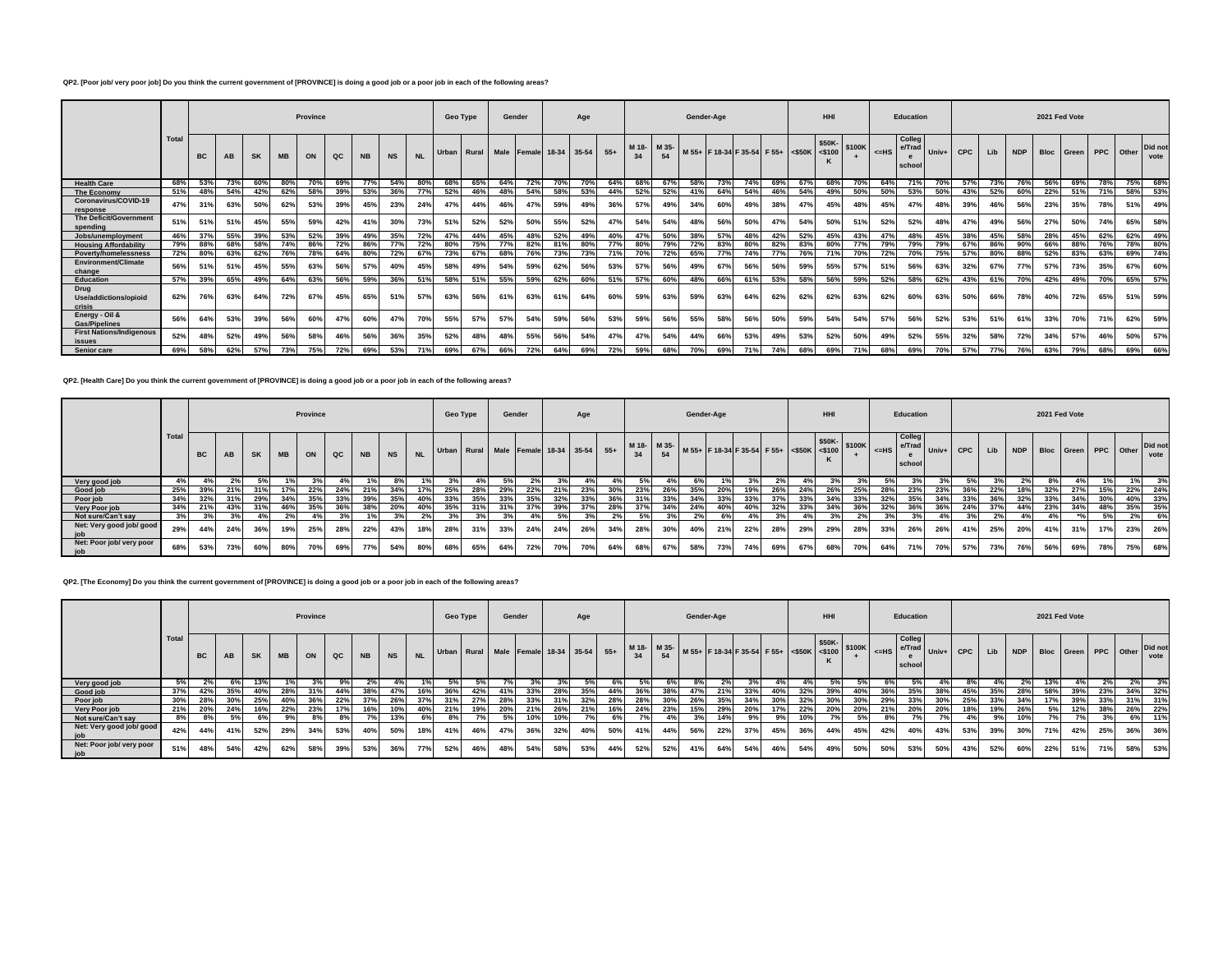# **QP2. [Coronavirus/COVID-19 response] Do you think the current government of [PROVINCE] is doing a good job or a poor job in each of the following areas?**

|                                 |       |           |     |           |           | Province |             |           |           |           | Geo Type |                | Gender |     |     | Age |     |            |     | Gender-Age |     |                                                                                                            |     |                 | HHI |     |     | Education                                |     |     |     |     | 2021 Fed Vote |                          |     |     |                 |
|---------------------------------|-------|-----------|-----|-----------|-----------|----------|-------------|-----------|-----------|-----------|----------|----------------|--------|-----|-----|-----|-----|------------|-----|------------|-----|------------------------------------------------------------------------------------------------------------|-----|-----------------|-----|-----|-----|------------------------------------------|-----|-----|-----|-----|---------------|--------------------------|-----|-----|-----------------|
|                                 | Total | <b>BC</b> | AB  | <b>SK</b> | <b>MB</b> | ON       | $_{\alpha}$ | <b>NB</b> | <b>NS</b> | <b>NL</b> |          |                |        |     |     |     |     |            |     |            |     | Urban Rural Male Female 18-34 35-54 55+ 18-18 18- 18-54 54 54 54 54 55-54 55-54 55-54 16-500 16-100 16-115 |     |                 |     |     |     | Colleg<br>-HS e/Trad Univ+ CPC<br>school |     |     | Lib |     |               | NDP Bloc Green PPC Other |     |     | Did not<br>vote |
| Very good job                   | 15%   | 24%       |     |           |           |          |             | 13%       | 28%       | 29%       | 15%      |                |        | 15% |     |     |     |            |     |            |     | 13%                                                                                                        |     |                 |     |     | 15% |                                          | 15% | 16% |     | 12% | 39%           | 15%                      |     | 9%  | 10%             |
| Good job                        | 36%   | 42%       | 29% | 33%       | 31%       | 36%      | 35%         | 40%       | 47%       | 44%       | 36%      | 37%            | 37%    | 36% | 29% | 36% | 41% | 30%        | 35% | 43%        | 29% | 37%                                                                                                        | 39% | 38%             | 38% | 35% |     | 36%                                      | 35% | 42% | 38% |     |               | 49%                      | 15% | 36% | 37%             |
| Poor job                        | 21%   | 13%       | 23% | 13%       | 24%       |          |             | 25%       |           | 10%       | 21%      |                |        | 22% | 26% | 21% |     | <b>239</b> |     | 15%        | 28% | 23%                                                                                                        | 19% | 21 <sup>6</sup> | 20% |     | 21% | 21%                                      | 20% | 18% | 22% | 24% |               | 18%                      | 19% | 23% | 22%             |
| Very Poor job                   | 26%   | 18%       |     |           | 38%       | 27%      | 23%         | 20%       | 12%       |           | 26%      | 27%            | 27%    | 25% | 33% | 28% | 19% | 34%        | 30% |            | 32% | 26%                                                                                                        | 19% | 26%             | 25% | 27% | 24% | 26%                                      | 29% | 22% | 24% |     | 9%            | 16%                      | 59% | 28% | 27%             |
| Not sure/Can't say              |       |           |     |           |           |          | 2%          | 2%        | 2%        |           | 2%       | 2 <sup>9</sup> |        |     |     | 2%  | 2%  | 2%         | 2%  | 2%         |     | 2%                                                                                                         | 2%  |                 | 2%  |     |     | 2%                                       | 1%  | 2%  |     | 2%  | 2%            | 1%                       | 3%  |     | - 5%            |
| Net: Very good job/ good<br>job | 51%   | 66%       | 35% |           | 35%       | 45%      | 59%         | 52%       | 75%       | 73%       | 51%      | 54%            | 52%    | 50% | 38% | 49% | 62% | 41%        | 49% | 65%        | 36% | 50%                                                                                                        | 60% | 51%             | 53% | 51% | 52% | 51%                                      | 51% | 58% | 53% | 42% | 75%           | 64%                      | 20% | 45% | 47%             |
| Net: Poor job/ very poor<br>job |       | 31%       | 63% | 50%       | 62%       | 53%      | 39%         | 45%       | 23%       | 24%       | 47%      | 44%            | 46%    | 47% | 59% | 49% | 36% | 57%        | 49% | 34%        | 60% | 49%                                                                                                        | 38% | 47%             | 45% | 48% | 45% | 47%                                      | 48% | 39% | 46% | 56% | 23%           | 35%                      | 78% | 51% | 49%             |

**QP2. [The Deficit/Government spending] Do you think the current government of [PROVINCE] is doing a good job or a poor job in each of the following areas?**

|                                   |       |     |     |           |           | Province   |     |           |           |           | Geo Type |     | Gender |     |                                         | Age |     |     |                   | Gender-Age |     |                                                                  |     |     | <b>HHI</b> |       |           | Education                  |             |     |     |                | 2021 Fed Vote |     |           |     |                 |
|-----------------------------------|-------|-----|-----|-----------|-----------|------------|-----|-----------|-----------|-----------|----------|-----|--------|-----|-----------------------------------------|-----|-----|-----|-------------------|------------|-----|------------------------------------------------------------------|-----|-----|------------|-------|-----------|----------------------------|-------------|-----|-----|----------------|---------------|-----|-----------|-----|-----------------|
|                                   | Total | BC  | AB  | <b>SK</b> | <b>MB</b> | ON         | QC  | <b>NB</b> | <b>NS</b> | <b>NL</b> |          |     |        |     | Urban Rural Male Female 18-34 35-54 55+ |     |     |     | M 18- M 35-<br>54 |            |     | $33^{\circ}$   M 55+ F 18-34 F 35-54 F 55+ SSOK S100 S100K   CHI |     |     |            |       | $\leq$ HS | Colleg<br>e/Trad<br>school | $Univ+$ CPC |     | Lib | NDP Bloc Green |               |     | PPC Other |     | Did not<br>vote |
| Very good job                     |       |     |     |           |           | <b>Z</b> % | 6%  | 9%        |           |           |          |     | 6%     |     |                                         |     |     |     |                   |            |     | 3%                                                               | 4%  |     |            | $4\%$ |           |                            |             | 9%  |     | 2%             | 10%           |     |           | 8%  | 2%              |
| Good job                          | 30%   | 29% | 30% | 36%       | 27%       | 25%        | 37% | 38%       | 38%       | 17%       | 30%      | 31% | 35%    | 26% | 23%                                     | 30% | 35% | 30% | 33%               | 39%        | 17% | 26%                                                              | 32% | 26% | 31%        | 34%   | 30%       | 29%                        | 32%         | 37% | 31% | 22%            | 51%           | 34% | 18%       |     | 25% 23%         |
| Poor job                          | 27%   | 25% | 28% | 26%       | 33%       |            | 21% | 26%       | 22%       | 32%       | 27%      | 29% | 28%    | 26% | 28%                                     | 26% | 28% | 29% | 25%               | 30%        | 26% | 27%                                                              | 25% | 29% | 25%        | 27%   | 26%       | 29%                        | 26%         | 23% | 27% | 32%            | 18%           | 30% | 29%       |     | 29% 30%         |
| Very Poor job                     | 24%   | 26% | 23% | 18%       | 22%       | 27%        | 21% | 15%       | 8%        | 41%       | 24%      | 23% | 24%    | 24% | 27%                                     | 26% | 20% | 25% | 29%               | 18%        | 30% | 23%                                                              | 21% | 25% | 25%        | 24%   | 26%       | 23%                        | 23%         | 23% | 22% | 24%            | 9%            | 20% | 45%       |     | 36% 28%         |
| Not sure/Can't say                | 14%   | 18% |     | 11%       | 17%       | 14%        | 15% | 12%       | 30%       | 9%        | 15%      | 12% | 8%     | 21% | 18%                                     | 14% | 12% | 11% | 8%                |            | 25% | 20%                                                              | 18% | 17% | 14%        | 11%   | 14%       | 14%                        | 16%         | 8%  | 18% | 20%            | 11%           | 15% | 5%        | 2%  | 17%             |
| Net: Very good job/ good<br>job   | 34%   | 31% |     | 45%       | 28%       | 27%        | 43% | 47%       | 41%       | 18%       | 34%      | 36% | 40%    | 29% | 27%                                     | 33% | 40% | 35% | 38%               | 46%        | 19% | 29%                                                              | 35% | 30% | 36%        | 39%   | 34%       | 34%                        | 35%         | 45% | 33% | 24%            | 61%           | 35% | 21%       | 33% | 25%             |
| Net: Poor job/ very poor<br>  job | 51%   | 51% | 51% | 45%       | 55%       | 59%        | 42% | 41%       | 30%       | 73%       | 51%      | 52% | 52%    | 50% | 55%                                     | 52% | 47% | 54% | 54%               | 48%        | 56% | 50%                                                              | 47% | 54% | 50%        | 51%   | 52%       | 52%                        | 48%         | 47% | 49% | 56%            | 27%           | 50% | 74%       | 65% | 58%             |

**QP2. [Jobs/unemployment] Do you think the current government of [PROVINCE] is doing a good job or a poor job in each of the following areas?**

|                          |       |           |     |           |           | Province |               |                 |           |           | Geo Type |     | Gender                                  |     |     | Age |     |     |             | Gender-Age |     |                                                                                                                                                                                                                 |       |     | HHI |     |                      | Education                  |         |       |     |     | 2021 Fed Vote |                          |     |     |                 |
|--------------------------|-------|-----------|-----|-----------|-----------|----------|---------------|-----------------|-----------|-----------|----------|-----|-----------------------------------------|-----|-----|-----|-----|-----|-------------|------------|-----|-----------------------------------------------------------------------------------------------------------------------------------------------------------------------------------------------------------------|-------|-----|-----|-----|----------------------|----------------------------|---------|-------|-----|-----|---------------|--------------------------|-----|-----|-----------------|
|                          | Total | <b>BC</b> | AB  | <b>SK</b> | <b>MB</b> | ON       | $_{\alpha c}$ | <b>NB</b>       | <b>NS</b> | <b>NL</b> |          |     | Urban Rural Male Female 18-34 35-54 55+ |     |     |     |     | 34  | M 18- M 35- |            |     | $\left  \begin{array}{c} \text{M} & 55+ \\ \text{M} & 55+ \\ \text{F} & 18-34 \end{array} \right $ F 35-54 F 55+ $\left  \begin{array}{c} \text{S50K} \\ \text{S50K} \\ \text{S50K} \end{array} \right $ \$100K |       |     |     |     | $\vert$ <=HS $\vert$ | Colleg<br>e/Trad<br>school | $Univ+$ | CPC I | Lib |     |               | NDP Bloc Green PPC Other |     |     | Did not<br>vote |
| Very good job            |       |           |     | 11%       |           |          |               |                 |           |           |          |     | 6%                                      |     |     |     | 5%  |     |             |            |     |                                                                                                                                                                                                                 | $3\%$ |     |     | 5%  |                      |                            |         |       |     |     | 9%            |                          |     | 5%  | 1%              |
| Good job                 | 39%   |           | 34% | 42%       | 34%       | 35%      | 45%           | 36 <sup>°</sup> | 46%       | 21%       | 39%      | 42% | 42%                                     |     | 31' | 38% | 46% |     | 39%         |            | 26% | 37%                                                                                                                                                                                                             |       | 34% | 41% | 43% | 40%                  | 38%                        | 40%     |       | 39% | 28% | 55%           | 40%                      | 29% | 28% | 35%             |
| Poor job                 | 29%   | 23%       | 33% | 23%       | 32%       | 32%      | 24%           | 35%             | 24%       | 44%       | 29%      | 28% | 29%                                     | 29% | 31% | 30% | 26% | 30% | 31%         | 26%        | 32% | 30%                                                                                                                                                                                                             | 26%   | 30% | 28% | 29% | 28%                  | 30%                        | 28%     | 25%   | 28% | 34% | 21%           | 28%                      | 34% |     | 36% 29%         |
| Very Poor job            | 18%   | 14%       | 22% | 16%       | 21%       | 20%      | 15%           | 14%             | 11%       | 28%       | 18%      | 16% | 16%                                     | 19% | 22% | 19% | 14% | 18% | 20%         | 12%        | 25% | 18%                                                                                                                                                                                                             | 16%   | 22% | 17% | 14% | 19%                  | 18%                        | 16%     | 13%   | 18% | 24% | 6%            | 16%                      | 28% |     | 25% 21%         |
| Not sure/Can't say       | 10%   |           | 6%  |           | 11%       | 11%      | 10%           | 14%             | 16%       | 5%        | 11%      | 8%  |                                         | 13% | 13% | 9%  | 10% | 10% | 6%          | 5%         | 15% | 11%                                                                                                                                                                                                             | 14%   | 10% | 10% | 9%  | 9%                   | 10%                        | 12%     |       | 12% | 12% | 8%            | 10%                      | 5%  | 5%  | 15%             |
| Net: Very good job/good  | 43%   | 52%       | 39% | 53%       | 36%       | 37%      | 51%           | 38%             | 49%       | 22%       | 43%      | 47% | 48%                                     | 39% | 35% | 42% | 50% | 43% | 44%         | 57%        | 28% | 41%                                                                                                                                                                                                             | 45%   | 38% | 45% | 48% | 45%                  | 42%                        | 43%     | 55%   | 42% | 30% | 65%           | 45%                      | 33% | 33% | 36%             |
| Net: Poor job/ very poor | 46%   | 37%       | 55% | 39%       | 53%       | 52%      | 39%           | 49%             | 35%       | 72%       | 47%      | 44% | 45%                                     | 48% | 52% | 49% | 40% | 47% | 50%         | 38%        | 57% | 48%                                                                                                                                                                                                             | 42%   | 52% | 45% | 43% | 47%                  | 48%                        | 45%     | 38%   | 45% | 58% | 28%           | 45%                      | 62% | 62% | 49%             |

**QP2. [Housing Affordability] Do you think the current government of [PROVINCE] is doing a good job or a poor job in each of the following areas?**

|                          |       |           |     |           |           | Province |               |           |           |           | Geo Type       |     | Gender                                                                                             |     |     | Age |     |     |     | Gender-Age |     |     |     |                 | <b>HHI</b> |     |     | Education                                |     |     |     |     |     | 2021 Fed Vote                    |     |     |         |
|--------------------------|-------|-----------|-----|-----------|-----------|----------|---------------|-----------|-----------|-----------|----------------|-----|----------------------------------------------------------------------------------------------------|-----|-----|-----|-----|-----|-----|------------|-----|-----|-----|-----------------|------------|-----|-----|------------------------------------------|-----|-----|-----|-----|-----|----------------------------------|-----|-----|---------|
|                          | Total | <b>BC</b> | AB  | <b>SK</b> | <b>MB</b> | ON       | $_{\alpha c}$ | <b>NB</b> | <b>NS</b> | <b>NL</b> |                |     | Urban Rural Male Female 18-34 35-54 55+ 16-54 54 55+ 65+ 65+ 65+ 65+ 65+ 65+ 650K 65100 5100K 4=HS |     |     |     |     |     |     |            |     |     |     |                 |            |     |     | Colleg<br>-HS e/Trad Univ+ CPC<br>school |     |     | Lib |     |     | NDP Bloc Green PPC Other Did not |     |     | vote    |
| Very good job            |       |           |     |           |           |          |               |           |           |           |                | 2%  |                                                                                                    |     |     |     |     |     | 2%  |            |     |     |     |                 |            |     |     |                                          |     |     |     |     |     |                                  |     |     |         |
| Good job                 | 12%   |           |     | 28%       | 16%       |          | 14%           | 8%        | 16%       | 20%       | 12%            | 15% | 15%                                                                                                | 10% | 11% | 11% | 14% | 14% | 12% | 18%        |     | 10% | 10% | 11 <sup>°</sup> | 11%        |     | 13% | 12%                                      | 12% | 22% | 9%  | 5%  | 20% |                                  |     | 12% | 9%      |
| Poor job                 | 34%   | 36%       | 33% | 31%       | 35%       | 31%      | 39%           | 33%       | 42%       | 43%       | 34%            | 39% | 35%                                                                                                | 34% | 26% | 35% | 40% | 29% | 35% | 39%        | 23% | 35% | 41% | 30%             | 36%        | 37% | 37% | 33%                                      | 33% | 37% | 38% | 26% | 41% | 39%                              | 29% | 32% | 30%     |
| Very Poor job            | 45%   | 52%       | 35% | 26%       | 39%       | 55%      | 34%           | 53%       | 36%       | 29%       | 46%            | 36% | 42%                                                                                                |     | 55% | 45% | 38% | 50% | 44% | 34%        | 60% | 46% | 41% | 52%             | 44%        | 40% | 42% | 46%                                      | 47% | 30% | 48% | 64% | 25% | 49%                              | 47% |     | 46% 50% |
| Not sure/Can't say       |       | 3%        | 11% | 11%       | 8%        | 5%       | 11%           | 4%        | <b>5%</b> |           | 7 <sup>5</sup> | 8%  | 7% i                                                                                               | 8%  |     | 8%  |     |     | 6%  | 8%         | 8%  | 9%  |     |                 | 8%         | 70/ | 70  | 8%                                       | 7%  | 9%  | 4%  | 5%  | 13% | 2%                               | 12% | 6%  | 10%     |
| Net: Very good job/ good | 14%   | 9%        | 20% | 31%       | 17%       | 9%       | 17%           | 10%       | 18%       | 22%       | 13%            | 17% | 17%                                                                                                | 11% | 12% | 13% | 15% | 16% | 14% | 20%        | 9%  | 11% | 11% | 12%             | 12%        | 16% | 14% | 13%                                      | 13% | 24% | 10% | 5%  | 21% | 10%                              | 12% | 16% | 10%     |
| Net: Poor job/ very poor | 79%   | 88%       | 68% | 58%       | 74%       | 86%      | 72%           | 86%       | 77%       | 72%       | 80%            | 75% | 77%                                                                                                | 82% | 81% | 80% | 77% | 80% | 79% | 72%        | 83% | 80% | 82% | 83%             | 80%        | 77% | 79% | 79%                                      | 79% | 67% | 86% | 90% | 66% | 88%                              | 76% | 78% | 80%     |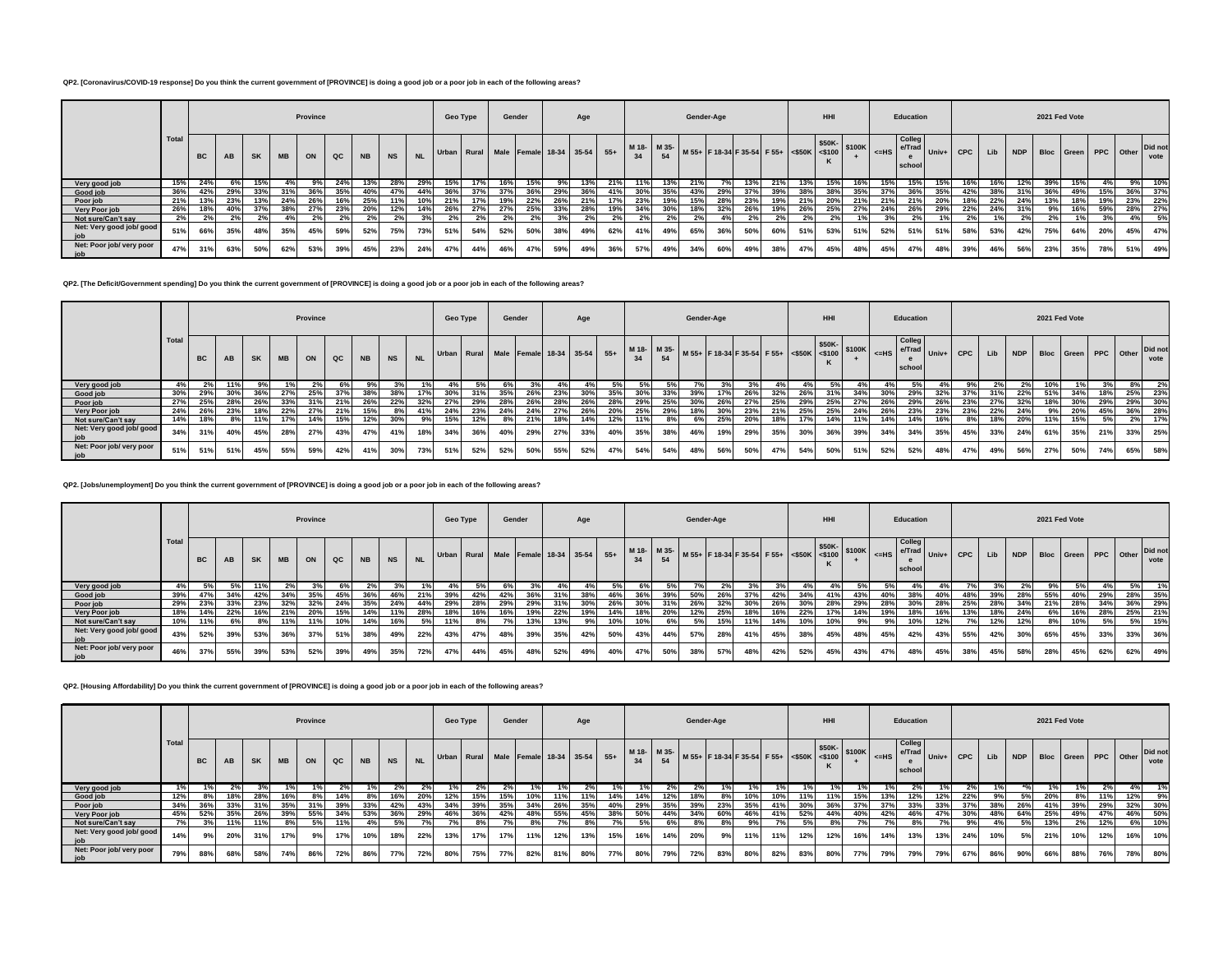## **QP2. [Poverty/homelessness] Do you think the current government of [PROVINCE] is doing a good job or a poor job in each of the following areas?**

|                                 |       |           |     |           |           | Province |     |           |           |           | Geo Type |     | Gender |     |     | Age |     |     |     | Gender-Age |     |     |     |     | <b>HHI</b> |     |     | Education                                         |     |     |     |                                  | 2021 Fed Vote |     |     |     |      |
|---------------------------------|-------|-----------|-----|-----------|-----------|----------|-----|-----------|-----------|-----------|----------|-----|--------|-----|-----|-----|-----|-----|-----|------------|-----|-----|-----|-----|------------|-----|-----|---------------------------------------------------|-----|-----|-----|----------------------------------|---------------|-----|-----|-----|------|
|                                 | Total | <b>BC</b> | AB  | <b>SK</b> | <b>MB</b> | ON       | QC  | <b>NB</b> | <b>NS</b> | <b>NL</b> |          |     |        |     |     |     |     |     |     |            |     |     |     |     |            |     |     | <b>Colleg</b><br>-- HS e/Trad Univ+ CPC<br>school |     |     | Lib | NDP Bloc Green PPC Other Did not |               |     |     |     | vote |
| Very good job                   |       |           |     |           |           |          |     |           |           |           |          |     |        |     |     |     |     |     |     |            |     |     |     |     |            |     |     |                                                   |     |     |     |                                  |               |     |     |     |      |
| Good job                        | 16%   | 13%       | 18% | 22%       | 13%       | 11%      | 22% | 14%       | 20%       |           | 15%      | 19% | 18%    | 13% | 13% | 14% | 19% | 14% | 16% | 24%        | 11% | 13% | 15% |     | 17%        |     |     | 15%                                               | 14% | 26% | 12% | 5%                               | 33%           | 13% | 17% | 17% | 11%  |
| Poor job                        | 38%   | 45%       |     |           | 35%       | 36%      |     | 41%       | 44%       |           | 37%      |     |        |     |     | 37% |     |     | 37% |            |     | 37% | 42% |     |            |     |     | 36%                                               |     | 36% |     |                                  | 38%           | 36% |     | 38% | 36%  |
| Very Poor job                   | 35%   | 35%       | 33% | 31%       | 41%       | 41%      | 26% | 39%       | 28%       | 28%       | 36%      | 28% | 32%    |     |     | 35% |     |     | 34% | 28%        | 43% | 37% | 35% |     | 34%        |     |     |                                                   |     | 21% | 39% | 52%                              |               |     |     | 30% | 38%  |
| Not sure/Can't say              | 10%   |           | 16% | 14%       | 10%       | 10%      | 11% | 6%        | 8%        | 13%       | 10%      | 12% | 11%    | 10% | 12% | 11% | 8%  | 14% | 10% | 9%         | 11% | 12% |     | 9%  | 11%        |     | 9%  | 12%                                               | 10% | 15% | 6%  | 6%                               | 11%           | 4%  | 19% | 14% | 14%  |
| Net: Very good job/ good<br>job | 17%   | 14%       | 21% | 24%       | 14%       | 13%      | 24% | 14%       | 21%       | 20%       | 17%      | 21% | 21%    | 14% | 15% | 16% | 21% | 17% | 18% | 26%        | 13% | 14% | 16% | 15% | 18%        | 19% | 19% | 17%                                               | 15% | 29% | 14% | 6%                               | 36%           | 13% | 18% | 17% | 12%  |
| Net: Poor job/ very poor<br>job | 72%   | 80%       | 63% | 62%       | 76%       | 78%      | 64% | 80%       | 72%       | 67%       | 73%      | 67% | 68%    | 76% | 73% | 73% | 71% | 70% | 72% | 65%        | 77% | 74% | 77% | 76% | 71%        | 70% | 72% | 70%                                               | 75% | 57% | 80% | 88%                              | 52%           | 83% | 63% | 69% | 74%  |

**QP2. [Environment/Climate change] Do you think the current government of [PROVINCE] is doing a good job or a poor job in each of the following areas?**

|                                 |       |           |     |           |           | Province |               |           |           |           | Geo Type |     |     | Gender |     | Age |     |     |     |     | Gender-Age |                                                                                    |     |            | HHI                                              |     |     | Education               |                      |     |     |                | 2021 Fed Vote |     |     |           |                 |
|---------------------------------|-------|-----------|-----|-----------|-----------|----------|---------------|-----------|-----------|-----------|----------|-----|-----|--------|-----|-----|-----|-----|-----|-----|------------|------------------------------------------------------------------------------------|-----|------------|--------------------------------------------------|-----|-----|-------------------------|----------------------|-----|-----|----------------|---------------|-----|-----|-----------|-----------------|
|                                 | Total | <b>BC</b> | AB  | <b>SK</b> | <b>MB</b> | ON       | $_{\alpha c}$ | <b>NB</b> | <b>NS</b> | <b>NL</b> |          |     |     |        |     |     |     |     | 54  |     |            | Urban Rural Male Female 18-34 35-54 55+ M18- M35- M55+ F18-34 F35-54 F55+ S50K 300 |     |            | $ $ \$50K- $ $ \$100K $ $ <sub>&lt;=HS</sub> $ $ |     |     | <b>Colleg</b><br>school | -ue e/Trad Univ+ CPC |     | Lib | NDP Bloc Green |               |     |     | PPC Other | Did not<br>vote |
| Very good job                   |       |           |     |           |           |          |               |           |           |           |          |     |     |        |     |     |     |     |     |     |            |                                                                                    |     |            |                                                  |     |     |                         |                      |     |     |                |               |     | 11% | 9%        | 1%              |
| Good job                        | 28%   |           |     | 36%       | 26%       | 23%      | 28%           | 26%       |           | 34%       | -217     | 34% | 32% | 25%    | 22% | 28% | 33% | 27% | 30% | 37% |            | 26%                                                                                |     | $26^\circ$ |                                                  |     |     | 29%                     | 23%                  | 49% | 21% | 14%            | 31%           | 22% | 32% |           | 19% 21%         |
| Poor job                        | 30%   | 31%       | 20% | 16%       | 29%       | 29%      | 36%           |           | 29%       |           | 30%      | 28% |     | 30%    |     | 28% | 29% | 28% | 30% | 28% | 34%        | 27%                                                                                | 30% |            |                                                  | 30% | 29% | 30%                     | 29%                  | 21% | 33% | 32%            | 40%           | 33% | 20% |           | 37% 37%         |
| Very Poor job                   | 27%   | 20%       |     | 29%       | 25%       | 34%      | 21%           | 26%       |           | 16%       | 28%      | 21% | 25% | 29%    |     | 27% | 24% | 29% | 26% | 20% | 34%        | 28%                                                                                | 26% | 29%        | 26%                                              | 27% | 22% | 26%                     |                      |     |     | 45%            |               | 40% | 15% |           | 30% 23%         |
| Not sure/Can't say              | 12%   | 11%       | 9%  | 10%       | 17%       | 11%      | 13%           | 15%       | 19%       | 18%       | 12%      | 12% | 10% | 14%    | 12% | 13% | 11% | 11% | 10% | 10% | 13%        | 17%                                                                                | 12% | 12%        | 12%                                              | 10% | 14% | 11%                     | 11%                  | 14% | 10% | 8%             | 8%            | 2%  | 22% |           | 5% 18%          |
| Net: Very good job/ good<br>job | 32%   | 38%       | 40% | 45%       | 28%       | 25%      | 31%           | 28%       | 41%       | 37%       | 30%      | 39% | 36% | 27%    | 26% | 31% | 36% | 32% | 34% | 41% | 20%        | 28%                                                                                | 32% | 28%        | 33%                                              | 34% | 35% | 33%                     | 26%                  | 54% | 23% | 15%            | 35%           | 24% | 43% | 28%       | 22%             |
| Net: Poor job/ very poor<br>job | 56%   | 51%       | 51% | 45%       | 55%       | 63%      | 56%           | 57%       | 40%       | 45%       | 58%      | 49% | 54% | 59%    | 62% | 56% | 53% | 57% | 56% | 49% | 67%        | 56%                                                                                | 56% | 59%        | 55%                                              | 57% | 51% | 56%                     | 63%                  | 32% | 67% | 77%            | 57%           | 73% | 35% | 67%       | 60%             |

**QP2. [Education] Do you think the current government of [PROVINCE] is doing a good job or a poor job in each of the following areas?**

|                          |                    |           |            |     |           | Province |     |           |           |           | Geo Type |     |     | Gender |                                                     | Age |     |     |     | Gender-Age |     |     |     |     | HHI |     |                      | <b>Education</b>                   |     |     |     |     |     | 2021 Fed Vote        |     |     |                 |
|--------------------------|--------------------|-----------|------------|-----|-----------|----------|-----|-----------|-----------|-----------|----------|-----|-----|--------|-----------------------------------------------------|-----|-----|-----|-----|------------|-----|-----|-----|-----|-----|-----|----------------------|------------------------------------|-----|-----|-----|-----|-----|----------------------|-----|-----|-----------------|
|                          | <sup>1</sup> Total | <b>BC</b> | AB         | SK  | <b>MB</b> | ON       | QC  | <b>NB</b> | <b>NS</b> | <b>NL</b> |          |     |     |        | Urban Rural Male Female 18-34 35-54 55+ M18- M35- M |     |     |     |     |            |     |     |     |     |     |     | $\vert$ <=HS $\vert$ | Colleg<br>e/Trad Univ+ I<br>school |     | CPC | Lib | NDP |     | Bloc Green PPC Other |     |     | Did not<br>vote |
| Very good job            |                    |           |            | 4%  |           |          | .5% |           |           |           |          |     |     |        |                                                     |     |     |     |     | 5%         |     | 4%  |     |     |     |     |                      |                                    |     |     |     |     |     |                      | 3%  |     |                 |
| Good job                 | 33%                | 45%       | 24%        | 39% | 27%       | 28%      | 35% | 33%       | 45%       | 39%       | 32%      | 37% | 35% | 31%    | 27%                                                 | 30% | 39% | 31% | 31% | 43%        | 24% | 29% |     | 33% | 32% | 32% | 37%                  | 33%                                | 28% | 44% | 30% | 22% | 48% | 44%                  | 21% | 18% | 32%             |
| Poor job                 | 29%                | 26%       | 25%        | 23% | 36%       | 30%      | 33% | 34%       | 24%       | 35%       |          | 28% | 29% |        | 30%                                                 | 31% | 28% | 26% | 32% |            |     | 31% |     | 30% | 29% |     | 27%                  | 32%                                |     | 27% | 29% |     |     | 24%                  | 34% | 23% | 29%             |
| Very Poor job            | 27%                | 14%       | 39%        | 26% | 28%       | 34%      | 23% | 26%       | 12%       | 16%       | 28%      | 23% | 26% | 29%    | 32%                                                 | 29% | 23% | 31% | 28% | 20%        | 33% | 30% | 25% | 28% | 27% | 29% | 25%                  | 26%                                | 32% | 16% | 32% | 39% | 9%  | 24%                  | 36% | 41% | 28%             |
| Not sure/Can't say       |                    | 13%       |            | 8%  |           | 5%       | 4%  |           |           |           |          |     |     |        |                                                     |     |     |     |     |            |     | 70  |     | 6%  | 8%  |     |                      | 6%                                 |     |     |     |     |     | 7°/                  | 6%  | 14% | 8%              |
| Net: Very good job/ good | 36%                |           | <b>29%</b> | 43% | 28%       | 31%      | 40% | 34%       | 48%       | 42%       | 36%      | 41% | 40% | 34%    | 31%                                                 | 34% | 43% | 35% | 35% | 47%        | 26% | 33% | 39% | 36% | 36% | 37% | 40%                  | 36%                                | 32% | 50% | 33% | 23% | 54% | 44%                  | 24% | 22% | 35%             |
| Net: Poor job/ very poor | 57%                | 39%       | 65%        | 49% | 64%       | 63%      | 56% | 59%       | 36%       | 51%       | 58%      | 51% | 55% | 59%    | 62%                                                 | 60% | 51% | 57% | 60% | 48%        | 66% | 61% | 53% | 58% | 56% | 59% | 52%                  | 58%                                | 62% | 43% | 61% | 70% | 42% | 49%                  | 70% | 65% | 57%             |

**QP2. [Drug Use/addictions/opioid crisis] Do you think the current government of [PROVINCE] is doing a good job or a poor job in each of the following areas?**

|                                 |       |           |     |     |     | Province |     |           |           |           | Geo Type |     | Gender |     |     | Age |     |     |     | Gender-Age |     |                                                                                                |     |     | HHI |     |     | Education                                            |     |     |     |                | 2021 Fed Vote |     |           |     |                 |
|---------------------------------|-------|-----------|-----|-----|-----|----------|-----|-----------|-----------|-----------|----------|-----|--------|-----|-----|-----|-----|-----|-----|------------|-----|------------------------------------------------------------------------------------------------|-----|-----|-----|-----|-----|------------------------------------------------------|-----|-----|-----|----------------|---------------|-----|-----------|-----|-----------------|
|                                 | Total | <b>BC</b> | AB  | SK  | MB  | ON       | QC  | <b>NB</b> | <b>NS</b> | <b>NL</b> |          |     |        |     |     |     |     |     | 54  |            |     | Urban Rural Male Female 18-34 35-54 55+ M18- M35- M55+ F18-34 F35-54 F55+ S50K S50K- S100K =HS |     |     |     |     |     | <b>Colleg</b><br>$-$ us e/Trad Univ+ CPC I<br>school |     |     | Lib | NDP Bloc Green |               |     | PPC Other |     | Did not<br>vote |
| Very good job                   | 2%    |           |     | 2%  |     |          |     |           |           |           |          | 2%  |        |     |     |     |     |     |     |            |     |                                                                                                |     |     |     |     |     |                                                      |     | 2%  |     |                |               |     |           | 4%  |                 |
| Good job                        | 19%   | 17%       | 20% | 21% | 13% | 14%      | 27% |           | 21%       | 23%       | 18%      | 23% | 21%    |     |     | 17% | 22% | 18% |     | 25%        |     | 15%                                                                                            | 19% | 20% | 18% | 18% | 21% | 19%                                                  | 16% | 28% | 15% |                | 36%           | 15% | 13%       | 25% | 17%             |
| Poor job                        | 32%   | 36%       | 28% | 28% | 35% | 33%      | 29% | 38%       |           | 37%       | 32%      | 33% | 33%    | 32% | 29% | 33% | 34% | 30% | 32% |            | 28% | 33%                                                                                            | 34% | 30% | 35% | 33% | 33% | 32%                                                  | 32% | 31% | 34% | 35%            | 30%           | 39% | 27%       |     | 18% 30%         |
| Very Poor job                   | 29%   | 40%       | 36% | 36% | 37% | 34%      | 15% | 27%       | 14%       | 20%       | 30%      | 24% | 28%    | 31% | 32% | 31% | 26% | 29% | 31% | 25%        | 34% | 31%                                                                                            | 28% | 32% | 27% | 30% | 29% | 28%                                                  | 31% | 20% | 32% | 43%            | 9%1           | 33% | 38%       |     | 33% 29%         |
| Not sure/Can't say              | 18%   |           |     | 13% | 14% |          | 26% | 22%       | 26%       | 18%       | 18%      |     | 16%    | 20% | 20% | 18% | 16% | 19% | 16% | 14%        | 21% | 20%                                                                                            | 18% |     | 19% | 17% |     | 20%                                                  | 20% | 19% | 18% | 13%            | 22%           | 12% | 22%       |     | 20% 22%         |
| Net: Very good job/ good<br>job | 20%   | 18%       | 22% | 23% | 13% | 15%      | 29% | 14%       | 23%       | 25%       | 19%      | 25% | 23%    | 18% | 19% | 18% | 23% | 21% | 21% | 27%        | 16% | 16%                                                                                            | 20% | 22% | 19% | 20% | 23% | 20%                                                  | 17% | 31% | 16% | 9%             | 39%           | 16% | 14%       | 29% | 18%             |
| Net: Poor job/ very poor<br>job | 62%   | 76%       | 63% | 64% | 72% | 67%      | 45% | 65%       | 51%       | 57%       | 63%      | 56% | 61%    | 63% | 61% | 64% | 60% | 59% | 63% | 59%        | 63% | 64%                                                                                            | 62% | 62% | 62% | 63% | 62% | 60%                                                  | 63% | 50% | 66% | 78%            | 40%           | 72% | 65%       | 51% | 59%             |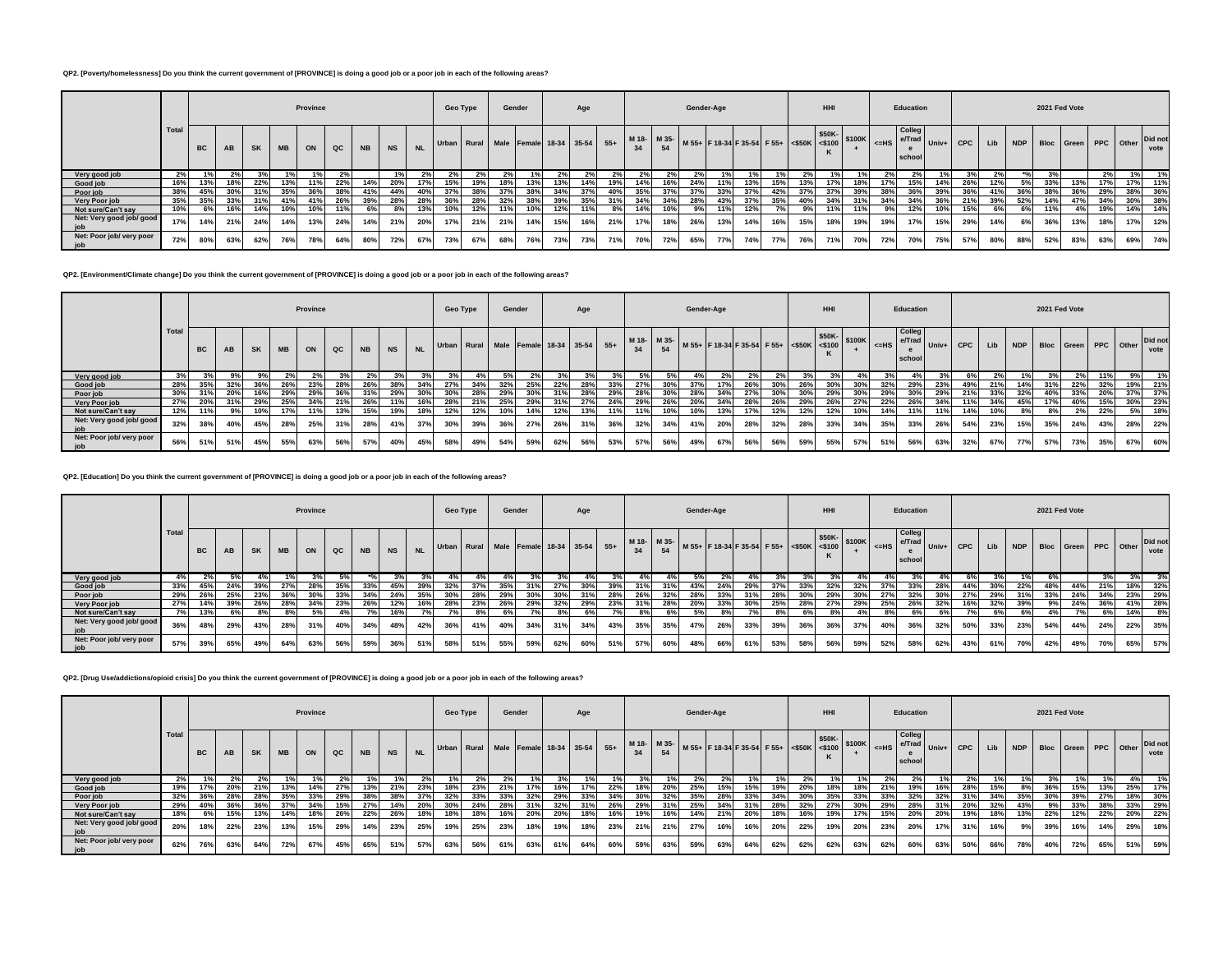# **QP2. [Energy - Oil & Gas/Pipelines] Do you think the current government of [PROVINCE] is doing a good job or a poor job in each of the following areas?**

|                                 |       |           |     |           |           | Province |     |           |           |           | Geo Type |     | Gender |     |     | Age |     |     |     | Gender-Age |     |     |     |     | <b>HHI</b>                                                                                                                 |     |     | Education        |     |     |     |                                  | 2021 Fed Vote |     |     |     |         |
|---------------------------------|-------|-----------|-----|-----------|-----------|----------|-----|-----------|-----------|-----------|----------|-----|--------|-----|-----|-----|-----|-----|-----|------------|-----|-----|-----|-----|----------------------------------------------------------------------------------------------------------------------------|-----|-----|------------------|-----|-----|-----|----------------------------------|---------------|-----|-----|-----|---------|
|                                 | Total | <b>BC</b> | AB  | <b>SK</b> | <b>MB</b> | ON       | QC  | <b>NB</b> | <b>NS</b> | <b>NL</b> |          |     |        |     |     |     |     |     |     |            |     |     |     |     | Urban Rural Male Female 18-34 35-54 55+ M18- M35- M55+ F18-34 F35-54 F55+ S50K- S50K- STOOK STOOK CONSIDERED Univ+ CPC Lib |     |     | Colleg<br>school |     |     |     | NDP Bloc Green PPC Other Did not |               |     |     |     | vote    |
| Very good job                   |       |           |     | 12%       |           |          |     |           |           |           |          |     |        |     |     |     |     |     |     |            |     |     |     |     |                                                                                                                            |     |     |                  |     |     |     |                                  |               |     |     | 6%  |         |
| Good job                        | 22%   | 22%       | 36% | 38%       | 16%       | 14%      | 26% | 17%       | 17%       | 21%       | 21%      | 24% | 25%    | 18% | 19% | 20% | 25% | 22% | 23% | 29%        | 16% | 17% | 21% | 18% | 22%                                                                                                                        | 24% | 22% | 20%              | 23% | 28% | 22% | 14%                              | 41%           | 15% | 14% |     | 28% 16% |
| Poor job                        | 30%   | 32%       | 32% | 21%       | 33%       | 33%      | 23% | 35%       | 31%       |           | 30%      | 32% |        |     | 30% | 29% |     |     | 27% | 32%        |     | 31% |     |     | 27%                                                                                                                        |     |     |                  |     |     | 31% | 32%                              | 20%           | 35% | 28% |     | 30% 33% |
| Very Poor job                   | 26%   | 31%       | 22% | 18%       | 23%       | 27%      | 25% | 25%       | 16%       |           | 26%      | 25% | 27%    | 24% | 29% | 27% | 22% | 29% | 29% | 23%        |     | 26% | 20% |     | 27%                                                                                                                        |     |     | 27%              | 21% | 27% | 20% | 29%                              | 13%           | 35% | 43% |     | 31% 26% |
| Not sure/Can't say              | 20%   | 13%       | 4%  | 11%       | 26%       | 25%      | 23% | 22%       | 35%       | 9%        | 21%      | 14% | 14%    | 26% | 19% | 21% | 20% | 15% | 17% | 11%        | 24% | 25% | 27% | 20% | 21%                                                                                                                        | 19% | 18% | 20%              | 23% | 13% | 24% | 24%                              | 20%           | 15% | 12% |     | 5% 23%  |
| Net: Very good job/ good<br>job | 24%   | 23%       | 42% | 49%       | 18%       | 16%      | 30% | 18%       | 18%       | 22%       | 24%      | 29% | 29%    | 20% | 22% | 23% | 28% | 26% | 27% | 33%        | 18% | 18% | 23% | 21% | 26%                                                                                                                        | 27% | 25% | 24%              | 25% | 33% | 24% | 15%                              | 47%           | 15% | 17% | 34% | 18%     |
| Net: Poor job/ very poor<br>job | 56%   | 64%       | 53% | 39%       | 56%       | 60%      | 47% | 60%       | 47%       | 70%       | 55%      | 57% | 57%    | 54% | 59% | 56% | 53% | 59% | 56% | 55%        | 58% | 56% | 50% | 59% | 54%                                                                                                                        | 54% | 57% | 56%              | 52% | 53% | 51% | 61%                              | 33%           | 70% | 71% |     | 62% 59% |

**QP2. [First Nations/Indigenous issues] Do you think the current government of [PROVINCE] is doing a good job or a poor job in each of the following areas?**

|                                 |       |           |     |           |           | Province |               |           |           |           | <b>Geo Type</b> |     |     | Gender |     | Age |                                         |     |     |      | Gender-Age |                                                              |     |     | HHI                                                                                                                                                                                                                                                                                                                                                                                                                                                                                                                                                                    |     |            | <b>Education</b>        |                      |     |     |                | 2021 Fed Vote |     |     |           |                 |
|---------------------------------|-------|-----------|-----|-----------|-----------|----------|---------------|-----------|-----------|-----------|-----------------|-----|-----|--------|-----|-----|-----------------------------------------|-----|-----|------|------------|--------------------------------------------------------------|-----|-----|------------------------------------------------------------------------------------------------------------------------------------------------------------------------------------------------------------------------------------------------------------------------------------------------------------------------------------------------------------------------------------------------------------------------------------------------------------------------------------------------------------------------------------------------------------------------|-----|------------|-------------------------|----------------------|-----|-----|----------------|---------------|-----|-----|-----------|-----------------|
|                                 | Total | <b>BC</b> | AB  | <b>SK</b> | <b>MB</b> | ON       | $_{\alpha c}$ | <b>NB</b> | <b>NS</b> | <b>NL</b> |                 |     |     |        |     |     | Urban Rural Male Female 18-34 35-54 55+ |     |     |      |            | $+$ M 18- M 35- M 55+ F 18-34 F 35-54 F 55+ <\$50K <\$100  * |     |     | $\left  \left  \right  \right  \left  \right  \left  \right  \left  \right  \left  \right  \left  \right  \left  \right  \left  \right  \left  \right  \left  \right  \left  \right  \left  \right  \left  \right  \left  \right  \left  \right  \left  \right  \left  \right  \left  \right  \left  \right  \left  \right  \left  \right  \left  \right  \left  \right  \left  \right  \left  \right  \left  \right  \left  \right  \left  \right  \left  \right  \left  \right  \left  \right  \left  \right  \left  \right  \left  \right  \left  \right  \left  \$ |     |            | <b>Colleg</b><br>school | -ue e/Trad Univ+ CPC |     | Lib | NDP Bloc Green |               |     |     | PPC Other | Did not<br>vote |
| Very good job                   | 3%    |           |     |           |           |          |               |           |           |           |                 |     |     |        |     |     |                                         |     |     |      |            |                                                              |     |     |                                                                                                                                                                                                                                                                                                                                                                                                                                                                                                                                                                        |     |            |                         |                      |     |     |                |               |     |     | 5%        | 2%              |
| Good job                        | 28%   | 39%       |     | 36%       | 28%       | 20%      | 34%           | 23%       | 36%       | 39%       | -28%            | 32% | 32% | 25%    | 22% | 27% | 34%                                     | 29% | 27% | -38% |            | 27%                                                          |     | 28% | <b>28%</b>                                                                                                                                                                                                                                                                                                                                                                                                                                                                                                                                                             |     |            | 27%                     | 26%                  | 41% | 23% | 17%            | 51%           | 25% | 28% |           | 28% 22%         |
| Poor job                        | 28%   | 32%       | 24% | 23%       | 31%       | 29%      | 27%           | 29%       | 23%       | 23%       | 27%             | 29% | 26% | 29%    | 26% |     | 27%                                     | 22% | 31% | 26%  | 30%        | 28%                                                          | 29% | 25% | 29%                                                                                                                                                                                                                                                                                                                                                                                                                                                                                                                                                                    | 29% | <b>26%</b> | 29%                     | 28%                  | 23% |     |                | 24%           | 30% | 25% |           | 29% 32%         |
| Very Poor job                   | 24%   | 16%       | 27% | 25%       | 26%       |          | 19%           | 27%       | 12%       | 12%       | 25%             |     | 22% |        |     | 24% | 19%                                     | 25% | 22% | 19%  | 36%        | 25%                                                          | 20% | 29% | 23%                                                                                                                                                                                                                                                                                                                                                                                                                                                                                                                                                                    |     | 23%        | 22%                     | 27%                  | 9%  | 28% | 42%            |               | 27% | 21% |           | 21% 25%         |
| Not sure/Can't say              | 17%   |           |     | 10%       | 13%       | 20%      | 16%           | 18%       | 26%       | 20%       | 17%             |     | 16% | 17%    |     | 16% | 16%                                     | 21% | 15% | 13%  |            | 17%                                                          | 18% |     | 17%                                                                                                                                                                                                                                                                                                                                                                                                                                                                                                                                                                    | 17% |            | 17%                     | 17%                  | 20% | 16% | 10%            | 12%           | 15% | 23% |           | 16% 19%         |
| Net: Very good job/ good<br>job | 32%   | 43%       | 34% | 41%       | 31%       | 22%      | 38%           | 26%       | 38%       | 45%       | 31%             | 35% | 36% | 28%    | 26% | 30% | 38%                                     | 33% | 31% | 43%  | 18%        | 30%                                                          | 33% | 31% | 31%                                                                                                                                                                                                                                                                                                                                                                                                                                                                                                                                                                    | 34% | 35%        | 31%                     | 28%                  | 48% | 26% | 18%            | 53%           | 28% | 31% | 34%       | 24%             |
| Net: Poor job/ very poor<br>iob | 52%   | 48%       | 52% | 49%       | 56%       | 58%      | 46%           | 56%       | 36%       | 35%       | 52%             | 48% | 48% | 55%    | 56% | 54% | 47%                                     | 47% | 54% | 44%  | 66%        | 53%                                                          | 49% | 53% | 52%                                                                                                                                                                                                                                                                                                                                                                                                                                                                                                                                                                    | 50% | 49%        | 52%                     | 55%                  | 32% | 58% | 72%            | 34%           | 57% | 46% | 50%       | 57%             |

**QP2. [Senior care] Do you think the current government of [PROVINCE] is doing a good job or a poor job in each of the following areas?**

|                                 |       |           |     |           |           | Province |     |           |           |           | <b>Geo Type</b> |     | Gender |     |     | Age |       |     |     | Gender-Age |     |                                                                                            |     |     | <b>HHI</b> |     |     | Education                                        |     |     |     |                | 2021 Fed Vote |     |     |           |                 |
|---------------------------------|-------|-----------|-----|-----------|-----------|----------|-----|-----------|-----------|-----------|-----------------|-----|--------|-----|-----|-----|-------|-----|-----|------------|-----|--------------------------------------------------------------------------------------------|-----|-----|------------|-----|-----|--------------------------------------------------|-----|-----|-----|----------------|---------------|-----|-----|-----------|-----------------|
|                                 | Total | <b>BC</b> | AB  | <b>SK</b> | <b>MB</b> | ON       | QC  | <b>NB</b> | <b>NS</b> | <b>NL</b> |                 |     |        |     |     |     |       |     |     |            |     | Urban Rural Male Female 18-34 35-54 55+ M18- M35- M55+ F18-34 F35-54 F55+ 450K 45100K 4=HS |     |     |            |     |     | <b>Colleg</b><br>us e/Trad Univ+ CPC I<br>school |     |     | Lib | NDP Bloc Green |               |     |     | PPC Other | Did not<br>vote |
| Very good job                   | 2%    |           |     |           |           |          |     |           |           |           | $2\%$           |     |        |     |     |     | $2\%$ |     |     |            |     |                                                                                            |     |     |            |     |     |                                                  |     |     |     |                |               |     |     |           |                 |
| Good job                        | 20%   | 28%       | 22% | 28%       | 19%       | 16%      | 21% | 19%       | 28%       | 18%       | 20%             | 24% | 22%    | 18% | 19% | 19% | 22%   | 23% | 20% | 24%        | 14% | 19%                                                                                        | 21% | 19% | 21%        | 20% | 23% | 20%                                              | 18% | 30% | 16% | 12%            | 29%           | 15% | 16% |           | 19% 21%         |
| Poor job                        | 34%   | 36%       | 31% | 31%       | 36%       | 33%      | 35% | 41%       | 36%       | 39%       | 33%             | 37% | 34%    |     | 31% | 34% | 36%   | 31% | 33% | 38%        | 31% | 34%                                                                                        | 35% | 33% |            | 37% | 35% | 33%                                              | 34% | 34% | 35% | 31%            | 37%           | 37% | 32% |           | 34% 32%         |
| Very Poor job                   | 35%   | 22%       | 31% | 26%       | 37%       | 42%      | 37% | 29%       |           | 32%       | 36%             | 31% | 32%    |     | 33% | 36% | 36%   | 27% | 35% | 33%        | 38% | 37%                                                                                        | 39% | 36% | 35%        | 34% | 33% | 36%                                              | 36% | 23% | 41% | 45%            | 26%           | 42% | 36% |           | 35% 34%         |
| Not sure/Can't say              |       | 13%       | 15% | 11%       | 7%        |          |     | 10%       |           |           |                 | 6%  |        |     | 15% |     |       | 15% |     |            |     |                                                                                            |     |     |            |     |     |                                                  | 10% | 9%  | 5%  | 10%            | 3%            | 5%  | 15% | 11%       | 11%             |
| Net: Very good job/ good<br>job | 22%   | 29%       | 23% | 32%       | 20%       | 18%      | 23% | 21%       | 33%       | 21%       | 22%             | 26% | 25%    | 20% | 21% | 21% | 24%   | 26% | 23% | 26%        | 16% | 20%                                                                                        | 22% | 22% | 23%        | 22% | 25% | 22%                                              | 19% | 34% | 18% | 13%            | 34%           | 16% | 17% | 20%       | 22%             |
| Net: Poor job/ very poor<br>job | 69%   | 58%       | 62% | 57%       | 73%       | 75%      | 72% | 69%       | 53%       | 71%       | 69%             | 67% | 66%    | 72% | 64% | 69% | 72%   | 59% | 68% | 70%        | 69% | 71%                                                                                        | 74% | 68% | 69%        | 71% | 68% | 69%                                              | 70% | 57% | 77% | 76%            | 63%           | 79% | 68% | 69%       | 66%             |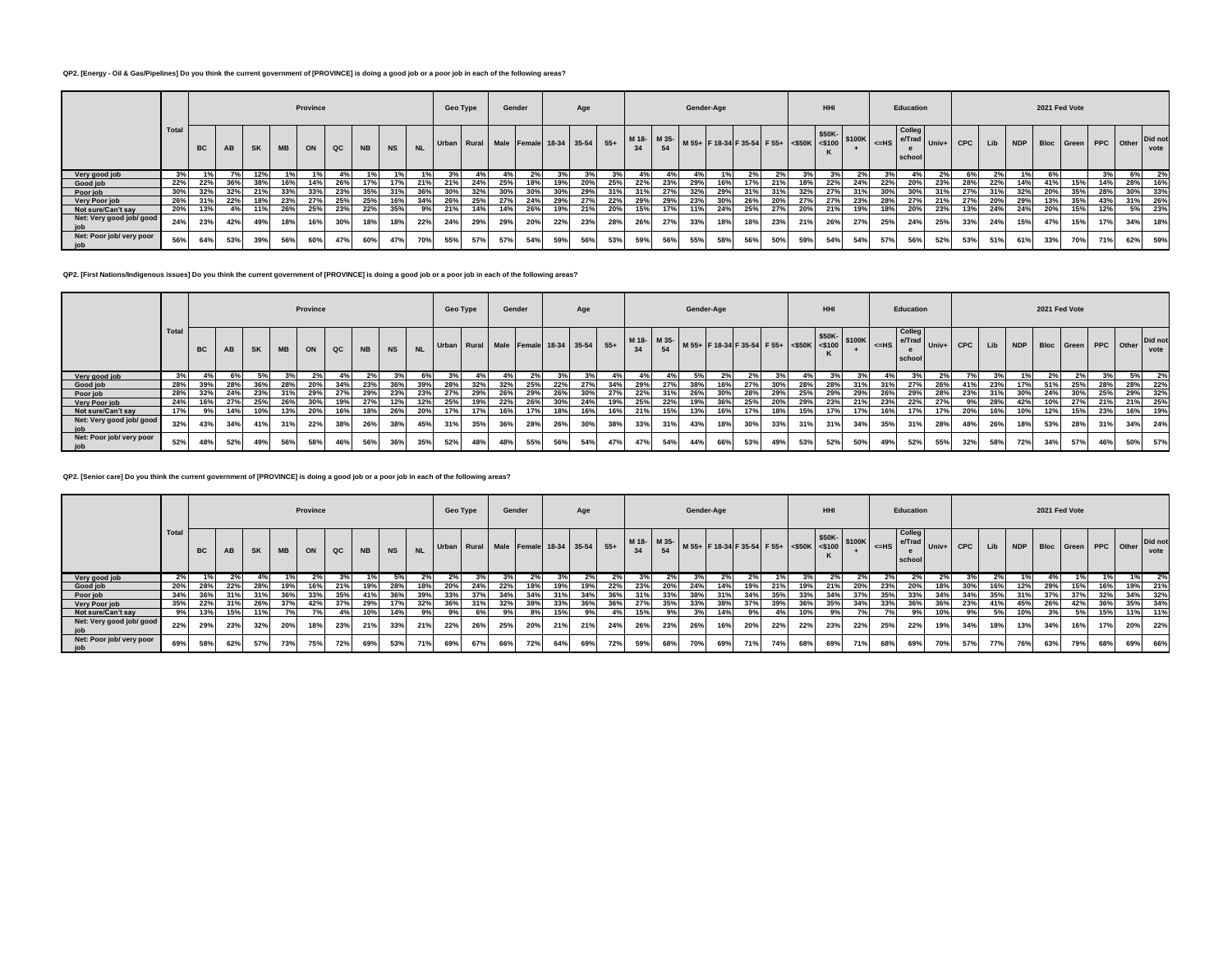## **QP3. And which of those issues would you say are the most important to you, personally?**

|                                           |       |           |     |           |           | <b>Province</b> |     |           |           |           | <b>Geo Type</b> |     | Gender |     |                                     | Age |       |       |             |     | Gender-Age |                                           |     |     | <b>HHI</b> |        |         | Education                  |     |             |     |     |     | 2021 Fed Vote            |                |     |                 |
|-------------------------------------------|-------|-----------|-----|-----------|-----------|-----------------|-----|-----------|-----------|-----------|-----------------|-----|--------|-----|-------------------------------------|-----|-------|-------|-------------|-----|------------|-------------------------------------------|-----|-----|------------|--------|---------|----------------------------|-----|-------------|-----|-----|-----|--------------------------|----------------|-----|-----------------|
|                                           | Total | <b>BC</b> | AB  | <b>SK</b> | <b>MB</b> | ON              | QC  | <b>NB</b> | <b>NS</b> | <b>NL</b> |                 |     |        |     | Urban Rural Male Female 18-34 35-54 |     | $55+$ | M 18- | M 35-<br>54 |     |            | M 55+ F 18-34 F 35-54 F 55+ <\$50K <\$100 |     |     | \$50K-     | \$100K | $<$ -HS | Colleg<br>e/Trad<br>school |     | Univ+ $CPC$ | Lib |     |     | NDP Bloc Green PPC Other |                |     | Did not<br>vote |
| <b>Health Care</b>                        | 52%   | 38%       | 47% | 46%       | 55%       | 49%             | 63% | 62%       | 64%       | 65%       | 52%             | 52% | 44%    | 60% | 35%                                 | 52% | 64%   | 28%   | 40%         | 59% | 43%        | 64%                                       | 69% | 49% | 53%        | 53%    | 52%     | 52%                        | 52% | 46%         | 61% | 48% | 66% | 45%                      | 26%            | 35% | 55%             |
| <b>Housing Affordability</b>              | 36%   | 50%       | 19% | 20%       | 29%       | 43%             | 30% | 37%       | 41%       | 16%       | 37%             | 30% | 33%    |     | 49%                                 | 33% | 29%   | 48%   | 29%         | 26% | 50%        | 37%                                       | 33% | 47% | 34%        | 27%    | 38%     | 36%                        | 34% | 28%         | 37% |     | 25% | 41%                      | 26%            | 23% | 47%             |
| The Economy                               | 34%   | 31%       | 42% | 46%       | 39%       | 33%             | 34% | 26%       | 28%       | 43%       | 34%             | 40% | 45%    | 25% | 36%                                 | 39% | 30%   | 46%   | 49%         | 40% | 26%        | 29%                                       | 21% | 24% | 36%        | 43%    | 34%     | 36%                        | 33% | 56%         | 27% | 17% | 27% | 24%                      | 57%            | 32% | 30%             |
| Environment/Climate<br>change             | 28%   | 35%       | 21% | 20%       | 25%       | 27%             | 33% | 29%       | 28%       | 15%       | 29%             | 25% | 26%    | 30% | 35%                                 | 26% | 26%   | 34%   | 25%         | 22% | 37%        | 27%                                       | 29% | 27% | 30%        | 29%    | 23%     | 27%                        | 37% | 9%          | 37% | 47% | 40% | 57%                      | 4 <sup>0</sup> | 8%  | 25%             |
| Senior care                               | 22%   | 16%       | 14% | 16%       | 20%       | 21%             | 32% | 25%       | 28%       | 24%       | 22%             | 24% | 19%    | 26% | 5%                                  | 13% | 43%   |       | 10%         | 38% | 7%         | 16%                                       | 47% | 26% | 23%        | 16%    | 28%     | 21%                        | 16% | 20%         | 29% | 16% | 43% | 18%                      | 10%            | 27% | 17%             |
| Education                                 | 20%   | 10%       | 26% | 17%       | 17%       | 18%             | 30% | 21%       | 12%       | 11%       | 21%             | 19% | 18%    | 22% | 21%                                 | 25% | 16%   | 18%   | 23%         | 14% | 24%        | 27%                                       | 17% | 17% | 21%        | 23%    | 15%     | 21%                        | 26% | 14%         | 24% | 21% | 38% | 18%                      | 15%            | 20% | 18%             |
| The Deficit/Government<br>spending        | 19%   | 19%       | 26% | 26%       | 23%       | 18%             | 18% | 19%       | 13%       | 30%       | 18%             | 26% | 26%    | 13% | 18%                                 | 21% | 19%   | 25%   | 29%         | 25% |            | 13%                                       | 13% | 13% | 20%        | 25%    | 20%     | 21%                        | 17% | 41%         | 7%  | 4%  | 13% | 11%                      | 53%            | 38% | 14%             |
| <b>Poverty/homelessness</b>               | 18%   | 21%       | 13% | 13%       | 18%       | 20%             | 15% | 23%       | 28%       | 11%       | 18%             | 16% | 15%    | 21% | 19%                                 | 17% | 18%   | 15%   | 14%         | 15% | 23%        | 19%                                       | 21% | 29% | 15%        | 12%    | 20%     | 16%                        | 18% | 7%          | 17% | 33% | 13% | 22%                      | 7%             | 11% | 23%             |
| Energy - Oil &<br><b>Gas/Pipelines</b>    | 16%   | 18%       | 39% | 32%       | 16%       | 12%             | 10% | 15%       | 14%       | 24%       | 15%             | 22% | 22%    | 11% | 14%                                 | 18% | 17%   | 18%   | 23%         | 25% | 10%        | 12%                                       | 10% | 11% | 18%        | 20%    | 18%     | 19%                        | 12% | 35%         | 7%  | 5%  |     | 12%                      | 36%            | 28% | 12%             |
| Coronavirus/COVID-19<br>response          | 16%   | 14%       | 14% | 18%       | 16%       | 20%             | 14% | 12%       | 15%       | 12%       | 17%             | 14% | 15%    | 18% | 20%                                 | 18% | 12%   | 19%   | 14%         | 11% | 20%        | 21%                                       | 13% | 15% | 16%        | 17%    | 14%     | 16%                        | 19% | 11%         | 20% | 19% | 10% |                          | 24%            | 18% | 16%             |
| Jobs/unemployment                         | 15%   | 13%       | 21% | 18%       | 15%       | 16%             | 8%  | 13%       | 15%       | 31%       | 15%             | 13% | 17%    | 12% | 19%                                 | 17% | 9%    | 21%   | 20%         | 11% | 17%        | 14%                                       | 8%  | 16% | 13%        | 16%    | 16%     | 15%                        | 13% | 18%         | 12% | 11% | 4%  | 6%                       | 27%            | 23% | 21%             |
| <b>First Nations/Indigenous</b><br>issues | 9%    | 10%       | 5%  | 9%        | 11%       | 10%             | 7%  | 6%        |           | 6%        |                 | 8%  | 7%     | 10% | 10%                                 |     | 8%    |       | 8%          | 6%  | 14%        | 7%                                        | 10% | 10% | 9%         | 7%     |         | 8%                         | 10% | 2%          | 9%  | 18% | 5%  | 18%                      |                | 8%  | 8%              |
| Drug<br>Use/addictions/opioid<br>crisis   | 6%    |           | 6%  | 9%        |           | 5%              | 2%  | 7%        |           | 6%        |                 | 5%  | 5%     | 7%  | 7%                                  | 7%  | 4%    | 5%    | 6%          | 3%  | 9%         | 8%                                        |     | 7%  | 5%         | 6%     |         | 5%                         | 6%  |             | 5%  | 9%  | 2%  | 10%                      | 7%             |     | 6%              |

### **QP4/QP5. BC [ Decided Voters] Likely to support + Leaners**

|                                      |       |     | Province<br><b>NB</b><br>QC<br>AB<br><b>MB</b><br><b>SK</b><br>ON |  |  |  |  |           |           | <b>Geo Type</b> |     |     | Gender |                                                   | Age |     |     |             | Gender-Age |     |     |     |     | HHI |     |     | Education                  |             |     |     |     | 2021 Fed Vote |                          |     |    |                 |
|--------------------------------------|-------|-----|-------------------------------------------------------------------|--|--|--|--|-----------|-----------|-----------------|-----|-----|--------|---------------------------------------------------|-----|-----|-----|-------------|------------|-----|-----|-----|-----|-----|-----|-----|----------------------------|-------------|-----|-----|-----|---------------|--------------------------|-----|----|-----------------|
|                                      | Total | BC  |                                                                   |  |  |  |  | <b>NS</b> | <b>NL</b> |                 |     |     |        | Urban   Rural   Male   Female 18-34   35-54   55+ |     |     |     | M 18- M 35- |            |     |     |     |     |     |     |     | Colleg<br>e/Trad<br>school | ' I Univ+ I | CPC | Lib |     |               | NDP Bloc Green PPC Other |     |    | Did not<br>vote |
| <b>BC Liberal Party</b>              | 29%   | 29% |                                                                   |  |  |  |  |           |           | 29%             |     | 35% | 22%    |                                                   | 35% | 28% | 28% | 42%         | 35%        | 16% | 30% |     | 19% | 27% | 40% |     | 34%                        | 28%         | 61% | 37% |     |               | 10%                      | 35% |    | 83% 28%         |
| <b>Conservative Party</b>            | 9%    | 9%  |                                                                   |  |  |  |  |           |           | 9%              | 14% | 9%  | 10%    | 14%                                               | 9%  |     | 10% | 10%         |            | 20% | 8%  | 6%  | 8%  | 10% | 10% | 9%  | 11%                        | 8%          | 25% | 1%  |     |               | 3%                       | 22% |    | 8% 21%          |
| <b>New Democratic Party</b><br>(NDP) | 44%   | 44% |                                                                   |  |  |  |  |           |           | 46%             | 33% | 41% | 47%    | 38%                                               | 41% | 50% | 38% | 35%         | 48%        | 38% | 46% | 53% | 52% | 46% | 38% | 45% | 39%                        | 48%         | 11% | 54% | 75% |               | 19%                      |     |    | 32%             |
| <b>Green Party</b>                   | 14%   | 14% |                                                                   |  |  |  |  |           |           | 14%             | 20% | 12% | 17%    | 20%                                               | 11% | 14% | 20% | 9%          | 9%         | 21% | 13% | 18% | 19% | 16% | 9%  | 15% | 13%                        | 15%         | 1%  | 8%  | 16% |               | 67%                      | 5%  | 9% | 16%             |
| Other party                          | 201   |     |                                                                   |  |  |  |  |           |           | 2%              |     | 2%  |        |                                                   | 3%  |     | 20/ | 4%          |            | 6%  | 3%  | 3%  |     | 1%  | 3%  |     | 3%                         | 1%          |     |     |     |               |                          | 39% |    | 4%              |

# **QP4/QP5. AB[Decided Voters] Likely to support + Leaners**

|                                             |       |           |     |    |           | Province |    |           |           |           | Geo Type                                                                                                                                                                                                                                                                    |     | Gender |     |     | Age |     |     |     | Gender-Age |     |     |     |     | <b>HHI</b> |     |     | Education                                       |     |     |     |     | 2021 Fed Vote |     |     |     |                                          |
|---------------------------------------------|-------|-----------|-----|----|-----------|----------|----|-----------|-----------|-----------|-----------------------------------------------------------------------------------------------------------------------------------------------------------------------------------------------------------------------------------------------------------------------------|-----|--------|-----|-----|-----|-----|-----|-----|------------|-----|-----|-----|-----|------------|-----|-----|-------------------------------------------------|-----|-----|-----|-----|---------------|-----|-----|-----|------------------------------------------|
|                                             | Total | <b>BC</b> | AB  | SK | <b>MB</b> | ON       | QC | <b>NB</b> | <b>NS</b> | <b>NL</b> | Urban Rural Male Female 18-34 35-54 55+ $\begin{vmatrix} 18.36 & 18.36 \\ 34 & 54 \end{vmatrix}$ 54 54 54 54 53-54 53-54 55-54 550K $\begin{vmatrix} 550K & 550K \\ 5400K & 5100K \end{vmatrix}$ 5100K $\begin{vmatrix} 5100K & 5400K \\ 5400K & 5100K \end{vmatrix}$ 5100K |     |        |     |     |     |     |     |     |            |     |     |     |     |            |     |     | <b>Colleg</b><br>Lue e/Trad Univ+ CPC<br>school |     |     | Lib |     |               |     |     |     | NDP Bloc Green PPC Other Did not<br>vote |
| <b>Liberal Party</b>                        | 2%    |           | 2%  |    |           |          |    |           |           |           | 2%                                                                                                                                                                                                                                                                          |     |        |     |     | 2%  | 1%  | 1%  | 2%  |            |     | 2%  | 2%  |     | 2%         |     |     |                                                 | 2%  |     | 8%  |     |               |     |     |     | 10%                                      |
| <b>New Democratic Party</b><br>(NDP)        | 40%   |           | 40% |    |           |          |    |           |           |           | 44%                                                                                                                                                                                                                                                                         | 20% | 32%    | 48% | 43% | 38% | 40% | 39% | 32% | 26%        | 48% | 43% | 54% | 50% | 33%        | 42% | 33% | 39%                                             | 52% | 11% | 81% | 94% |               | 72% |     | 19% | 34%                                      |
| <b>United Conservative</b>                  | 38%   |           | 38% |    |           |          |    |           |           |           | 38%                                                                                                                                                                                                                                                                         | 39% | 44%    | 33% | 33% | 40% | 41% | 33% | 49% | 49%        | 34% | 31% | 33% | 34% | 42%        | 38% | 42% | 40%                                             | 30% | 73% |     | 10/ |               |     | 44% | 27% | 34%                                      |
| <b>Alberta Party</b>                        | 6%    |           | 6%  |    |           |          |    |           |           |           | 6%                                                                                                                                                                                                                                                                          |     |        |     |     | 6%  | 5%  | 9%  | 6%  |            | .5% | 7%  |     |     |            |     |     | 5%                                              | 10% | 6%  | 10% | 20I |               |     | 6%  | 9%  | 9%                                       |
| Wildrose Independence<br>Party/Independence | 11%   |           | 11% |    |           |          |    |           |           |           | 9%                                                                                                                                                                                                                                                                          | 28% | 14%    | 9%  | 9%  | 12% | 12% | 11% | 11% | 20%        |     | 14% | 6%  | 5%  | 12%        | 12% | 16% | 11%                                             | 5%  | 8%  |     |     |               |     | 41% | 38% | 9%                                       |
| Other party                                 | 3%    |           | 3%  |    |           |          |    |           |           |           | 2%                                                                                                                                                                                                                                                                          | 5%  | 39     |     | 5%  | 2%  |     |     |     |            | 2%  |     | 2%  |     | 3%         | 2%  | 20/ |                                                 | 2%  |     | 1%  |     |               | 28% | 9%  | 7%  | 3%                                       |

### **QP4/QP5. SK [ Decided Voters] Likely to support + Leaners**

|                                      |             |           |    |           |      | Province |   |       |                | Geo Type                                                                                       |     | Gender |     |     | Age |     |     |     | Gender-Age |     |           |     |     | HHI |     |     | Education        |                                |     |     |                          | 2021 Fed Vote |     |     |                 |
|--------------------------------------|-------------|-----------|----|-----------|------|----------|---|-------|----------------|------------------------------------------------------------------------------------------------|-----|--------|-----|-----|-----|-----|-----|-----|------------|-----|-----------|-----|-----|-----|-----|-----|------------------|--------------------------------|-----|-----|--------------------------|---------------|-----|-----|-----------------|
|                                      | Total       | <b>BC</b> | AB | <b>SK</b> | MB \ | ON       | Q | $N$ B | N <sub>S</sub> | NL Urban Rural Male Female 18-34 35-54 55+ M18- M35- M55+ F18-34 F35-54 F55+ 4500K 3100K 5100K |     |        |     |     |     |     |     |     |            |     |           |     |     |     |     |     | Colleg<br>school | $-4e$ $e/Trad$ $Univ+$ CPC $1$ |     |     | NDP Bloc Green PPC Other |               |     |     | Did not<br>vote |
| <b>Liberal Party</b>                 | 2%          |           |    | 2%        |      |          |   |       |                | 4%                                                                                             |     |        |     |     |     | 3%  |     |     | 1%         |     |           |     |     |     |     |     |                  |                                |     | 20% |                          |               |     |     |                 |
| <b>SKatchewan Party</b>              | 54%         |           |    | 54%       |      |          |   |       |                | 45%                                                                                            | 72% | 61%    | 47% | 46% | 54% | 59% | 60% | 59% | 64%        | 34% | 48%       | 55% | 53% | 57% | 49% | 63% | 56%              | 37%                            | 89% | 13% |                          | 12%           | 55% | 69% | 37%             |
| <b>New Democratic Party</b><br>(NDP) | 200<br>-30% |           |    | 36%       |      |          |   |       |                | 45%                                                                                            | 18% | 30%    | 42% | 43% | 37% | 30% | 28% | 35% | 27%        | 56% | 40%       | 34% | 33% | 33% | 42% | 26% | 33%              | 56%                            | 8%  | 67% | 92%                      | 40%           | 2%  |     | 39%             |
| <b>Green Party</b>                   | 2%          |           |    | 2%        |      |          |   |       |                | 2%                                                                                             | 2%  |        | 2%  | 2%  | 1%  | 2%1 |     | 2%1 |            |     | 10.       | 2%  |     | 2%  |     | 2%  | 2%               | 1%                             |     |     | 10/                      | 48%           | 2%  |     | 10%             |
| Other party                          | 6%          |           |    | 6%        |      |          |   |       |                | 5%                                                                                             | 9%  | 7% i   | 5%  | 8%  | 5%  | 5%  | 12% | 4%  | 7%         | 5%  | <b>5%</b> | 4%  | 6%  | 6%  | 70/ | 70/ |                  | 4%                             | 2%  |     | 401                      |               | 41% | 31% | 15%             |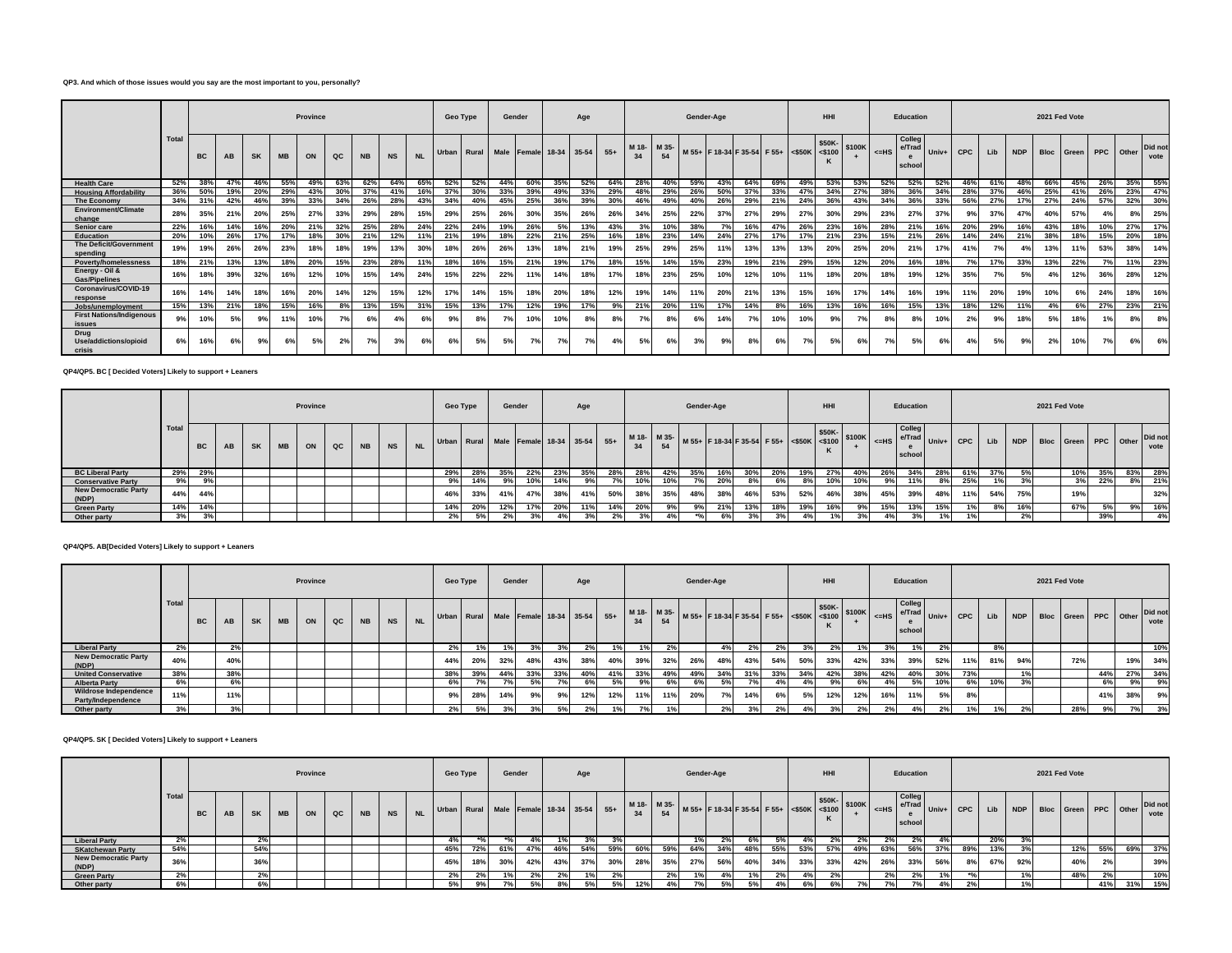## **QP4/QP5. MB [ Decided Voters] Likely to support + Leaners**

|                                          |       |           |    |           |           | Province |    |           |    |           | Geo Type                                |     | Gender |     |     | Age |     |     |     | Gender-Age |     |                                                             |     |     | <b>HHI</b> |     |     | Education        |                |            |     |     | 2021 Fed Vote |     |     |     |                                          |
|------------------------------------------|-------|-----------|----|-----------|-----------|----------|----|-----------|----|-----------|-----------------------------------------|-----|--------|-----|-----|-----|-----|-----|-----|------------|-----|-------------------------------------------------------------|-----|-----|------------|-----|-----|------------------|----------------|------------|-----|-----|---------------|-----|-----|-----|------------------------------------------|
|                                          | Total | <b>BC</b> | AB | <b>SK</b> | <b>MB</b> | ON       | QC | <b>NB</b> | NS | <b>NL</b> | Urban Rural Male Female 18-34 35-54 55+ |     |        |     |     |     |     |     |     |            |     | M 18- M 35- M 55+ F 18-34 F 35-54 F 55+ S50K S50K S100K CHS |     |     |            |     |     | Colleg<br>school | e/Trad Univ+ L | <b>CPC</b> | Lib |     |               |     |     |     | NDP Bloc Green PPC Other Did not<br>vote |
| <b>Liberal Party</b>                     | 14%   |           |    |           | 14%       |          |    |           |    |           | 16%                                     | 5%  | 12%    | 15% | 15% | 13% | 13% | 22% |     | 8%         | 9%  | 19%                                                         | 17% | 12% | 13%        | 17% | 10% | 15%              | 21%            | 1%         | 47% |     |               |     |     |     | 18%                                      |
| Progressive<br><b>Conservative Party</b> | 39%   |           |    |           | 39%       |          |    |           |    |           | 34%                                     | 55% | 48%    | 31% | 25% | 43% | 46% | 37% | 49% | 55%        | 15% | 37%                                                         | 37% | 31% | 39%        | 45% | 49% | 37%              | 18%            | 89%        | 4%  | 4%  |               |     | 58% | 51% | 29%                                      |
| <b>New Democratic Party</b><br>(NDP)     | 40%   |           |    |           | 40%       |          |    |           |    |           | 43%                                     | 31% | 34%    | 45% | 48% | 38% | 35% | 31% | 38% | 34%        | 62% | 39%                                                         | 36% | 46% | 39%        | 36% | 34% | 40%              | 55%            | 7%         | 47% | 87% |               | 19% |     | 49% | 46%                                      |
| <b>Green Party</b>                       | 3%    |           |    |           | 3%        |          |    |           |    |           | 3%                                      | 2%  | 2%     |     |     |     | 2%  | 4%  |     | 3%         | 9%  | 1%                                                          | 1%  |     | 4%         | 2%  | 2%  | 2%               | 6%             |            |     | 5%  |               | 45% |     |     | 7%                                       |
| Other party                              | 5%    |           |    |           | 5%        |          |    |           |    |           | 4%                                      | 7%  |        |     |     | 5%  |     | 6%  | 6%  |            | 5%  | 4 <sup>°</sup>                                              | 8%  | 8%  |            |     | 5%  | 6%               | 1%             | 2%         | 1%  |     |               | 36% | 42% |     |                                          |

### **QP4/QP5. ON [ Decided Voters] Likely to support + Leaners**

|                                          |       |    |    |           |           | Province |    |    |           |           | <b>Geo Type</b>                                                                                     |     |     | Gender |     | Age |     |     |     | Gender-Age |     |     |     |     | <b>HHI</b> |     |     | Education                  |     |                 |       |     | 2021 Fed Vote |                          |     |     |                 |
|------------------------------------------|-------|----|----|-----------|-----------|----------|----|----|-----------|-----------|-----------------------------------------------------------------------------------------------------|-----|-----|--------|-----|-----|-----|-----|-----|------------|-----|-----|-----|-----|------------|-----|-----|----------------------------|-----|-----------------|-------|-----|---------------|--------------------------|-----|-----|-----------------|
|                                          | Total | BC | AB | <b>SK</b> | <b>MB</b> | ON       | QC | NB | <b>NS</b> | <b>NL</b> | Urban Rural Male Female 18-34 35-54 55+ M18- M35- M55+ F18-34 F35-54 F55+ 55-54 C\$100K 5100K <= HS |     |     |        |     |     |     |     |     |            |     |     |     |     |            |     |     | Colleg<br>e/Trad<br>school |     | $Univ+$ CPC Lib |       |     |               | NDP Bloc Green PPC Other |     |     | Did not<br>vote |
| <b>Liberal Party</b>                     | 25%   |    |    |           |           | 25%      |    |    |           |           | 26%                                                                                                 | 17% | 19% | 30%    | 19% | 25% | 28% | 14% | 23% | 20%        | 24% | 28% | 36% | 20% | 23%        | 28% | 20% | 21%                        | 32% | 4%              | 54%   | 9%  |               | 15%                      |     |     | 35%             |
| Progressive<br><b>Conservative Party</b> | 37%   |    |    |           |           | 37%      |    |    |           |           | 35%                                                                                                 | 47% | 46% | 28%    | 31% | 39% | 40% | 38% | 46% | 54%        | 23% | 32% | 27% | 26% | 40%        | 43% | 42% | 39%                        | 29% | 84%             | 10%   |     |               | 24%                      | 34% | 58% | 38%             |
| <b>New Democratic Party</b><br>(NDP)     | 29%   |    |    |           |           | 29%      |    |    |           |           | 30%                                                                                                 | 24% | 24% | 34%    | 37% | 27% | 25% | 33% | 22% | 19%        | 42% | 32% | 31% | 41% | 31%        | 20% | 27% | 30%                        | 32% | 5%              | 32%   | 84% |               | 27%                      |     |     | 24%             |
| <b>Green Party</b>                       | 4%    |    |    |           |           | 4%       |    |    |           |           | 4%                                                                                                  |     | 3%  | 5%     | 5%  | 4%  | 3%  | 5%  | 3%  | 2%1        | 6%  | 5%  | 4%  | 6%  | 3%         | 4%  | 5%  | 3%                         | 4%  | 3%              | 4%    | 2%  |               | 34%                      | 1%  |     | 3%              |
| Other party                              | 5%    |    |    |           |           | 5%       |    |    |           |           | 5%                                                                                                  | 8%  | 7%  | 3%     | 8%  | 5%  | 4%  | 10% | 7%  | 5%         | 5%  | 3%  | 2%  | 7%  | 4%         | 5%  | 6%  | 7%                         | 3%  | 3%              | $*o/$ |     |               |                          | 65% | 42% |                 |

### **QP4/QP5. QC [ Decided Voters] Likely to support + Leaners**

|                            |       |           |    |           |           | Province |     |           |           |      | Geo Type |     |     | Gender |     | Age            |     |     |     | Gender-Age |     |                                                                                                                          |     |     | <b>HHI</b> |     |     | Education        |     |     |     |     | 2021 Fed Vote |                                  |     |     |         |
|----------------------------|-------|-----------|----|-----------|-----------|----------|-----|-----------|-----------|------|----------|-----|-----|--------|-----|----------------|-----|-----|-----|------------|-----|--------------------------------------------------------------------------------------------------------------------------|-----|-----|------------|-----|-----|------------------|-----|-----|-----|-----|---------------|----------------------------------|-----|-----|---------|
|                            | Total | <b>BC</b> | AB | <b>SK</b> | <b>MB</b> | ON       | QC  | <b>NB</b> | <b>NS</b> | NL . |          |     |     |        |     |                |     |     |     |            |     | Urban Rural Male Female 18-34 35-54 55+ M18- M35- M55+ F18-34 F35-54 F55+ S50K S50K- M100 S100K S50K- M101 Univ+ CPC Lib |     |     |            |     |     | Colleg<br>school |     |     |     |     |               | NDP Bloc Green PPC Other Did not |     |     | vote    |
| <b>Liberal Party</b>       | 19%   |           |    |           |           |          | 19% |           |           |      | 20%      | 16% | 17% | 21%    | 17% | 16%            | 23% | 15% | 15% | 21%        | 19% | 16%                                                                                                                      | 26% | 18% | 21%        | 19% | 15% | 16%              | 28% | 8%  | 47% |     |               | 32%                              |     |     | 22%     |
| <b>Conservative Party</b>  | 19%   |           |    |           |           |          | 19% |           |           |      | 17%      | 30% | 23% | 14%    | 25% | 25%            | 10% | 26% | 35% | 11%        | 24% | 15%                                                                                                                      | 8%  | 12% | 21%        | 25% | 20% | 21%              | 13% | 55% | 5%  |     |               | 3%                               | 91% | 39% | 17%     |
| <b>Green Party</b>         | 2%    |           |    |           |           |          | 2%  |           |           |      | 2%       |     |     |        |     | 2 <sup>o</sup> |     |     |     |            | 5%  |                                                                                                                          |     | 3%  |            |     |     | 1%               |     |     |     |     |               | 11%                              |     |     | 3%      |
| <b>Coalition Avenir QC</b> | 33%   |           |    |           |           |          | 33% |           |           |      | 34%      | 29% | 34% | 32%    | 14% | 27%            | 48% | 17% | 27% | 50%        | 9%  | 27%                                                                                                                      | 46% |     | 32%        |     | 39% | 28%              | 31% | 30% | 31% | 19% | 52%           | 18%                              |     |     | 4% 24%  |
| <b>Parti QCois</b>         | 9%    |           |    |           |           |          | 9%  |           |           |      |          |     | 6%  | 12%    | 10% | 10%            |     | 5%  |     |            | 16% | 16%                                                                                                                      | 9%  | 12% |            | 9%  | 11% | 10%              |     | 5%  | 3%  | 3%  | 25%           | 14%                              |     |     | 10%     |
| QC Solidaire               | 16%   |           |    |           |           |          | 16% |           |           |      | 17%      | 11% | 16% |        | 29% | 18%            | 9%  | 32% | 15% |            | 25% | 20%                                                                                                                      | 10% | 22% | 15%        | 13% | 11% | 22%              | 17% |     | 13% | 47% | 15%           | 21%                              |     |     | 46% 23% |
| Other party                | 2%    |           |    |           |           |          | 2%  |           |           |      | 1%1      |     | 2%  | 2%1    |     | 1%             | 2%  |     |     | 2%         |     | 2%                                                                                                                       | 1%  | 2%  |            |     | 2%  | 1%               | 2%  | 2%  | 1%  |     |               |                                  | 4%  | 11% | 1%      |

### **QP4/QP5.NB [ Decided Voters] Likely to support + Leaners**

|                                          |       |           |    |           |           | Province |    |           |           | Geo Type | Gender                                                                                           |     |     | Age |     |     |     | Gender-Age |     |     |     |     | <b>HHI</b> |     |     | Education                            |     |       |           |     | 2021 Fed Vote |     |     |                                  |      |
|------------------------------------------|-------|-----------|----|-----------|-----------|----------|----|-----------|-----------|----------|--------------------------------------------------------------------------------------------------|-----|-----|-----|-----|-----|-----|------------|-----|-----|-----|-----|------------|-----|-----|--------------------------------------|-----|-------|-----------|-----|---------------|-----|-----|----------------------------------|------|
|                                          | Total | <b>BC</b> | AB | <b>SK</b> | <b>MB</b> | ON       | QC | <b>NB</b> | <b>NS</b> |          | Urban Rural Male Female 18-34 35-54 55+ M18- M35- M55+ F18-34 F35-54 F55+ S50K- S50K- S100K = HS |     |     |     |     |     |     |            |     |     |     |     |            |     |     | Colleg<br>e/Trad Univ+ Li-<br>school |     | CPC I | Lib       |     |               |     |     | NDP Bloc Green PPC Other Did not | vote |
| <b>Liberal Party</b>                     | 32%   |           |    |           |           |          |    | 32%       |           | 32%      | 22%                                                                                              | 41% | 25% | 38% | 31% |     | 31% | 21%        | 35% | 46% | 41% | 27% | 27%        | 45% | 32% | 26%                                  | 41% | 7%    | 69%       | 12% |               |     |     |                                  | 24%  |
| Progressive<br><b>Conservative Party</b> | 31%   |           |    |           |           |          |    | 31%       |           | 31%      | 40%                                                                                              | 23% | 26% | 20% | 41% | 56% | 21% | 49%        | 14% | 19% | 33% | 23% | 35%        | 31% | 37% | 27%                                  | 26% | 66%   | 8%        | 14% |               |     | 37% |                                  | 30%  |
| <b>New Democratic Party</b><br>(NDP)     |       |           |    |           |           |          |    | 9%        |           | 9%       | 8%                                                                                               | 11% | 14% | 12% | 5%  | 10% | 12% | 4%         | 16% | 12% | 6%  | 15% | 9%         | 6%  | 6%  | 11%                                  | 12% |       | <b>7%</b> | 36% |               | 13% |     |                                  | 32%  |
| <b>Green Party</b>                       | 15%   |           |    |           |           |          |    | 15%       |           | 15%      | 16%                                                                                              | 13% | 19% | 16% | 11% | 20% | 22% | 10%        | 19% | 11% | 11% | 20% | 11%        | 13% | 10% | 17%                                  | 19% | 4%    | 13%       | 29% |               | 87% |     |                                  | 2%   |
| <b>People's Alliance</b>                 | 13%   |           |    |           |           |          |    | 13%       |           | 13%      | 13%                                                                                              | 13% | 14% | 12% | 12% | 7%  | 12% | 15%        | 17% | 12% | 10% | 14% | 17%        | 6%  | 14% | 19%                                  | 2%  | 23%   | 3%        | 9%  |               |     | 53% |                                  | 9%   |
| Other party                              | 1%    |           |    |           |           |          |    |           |           | 1%       | 2%                                                                                               |     | 2%  |     |     | 7%  | 2%  |            |     |     |     | 2%  |            |     | 20/ |                                      |     |       |           |     |               |     | 10% |                                  | 3%   |